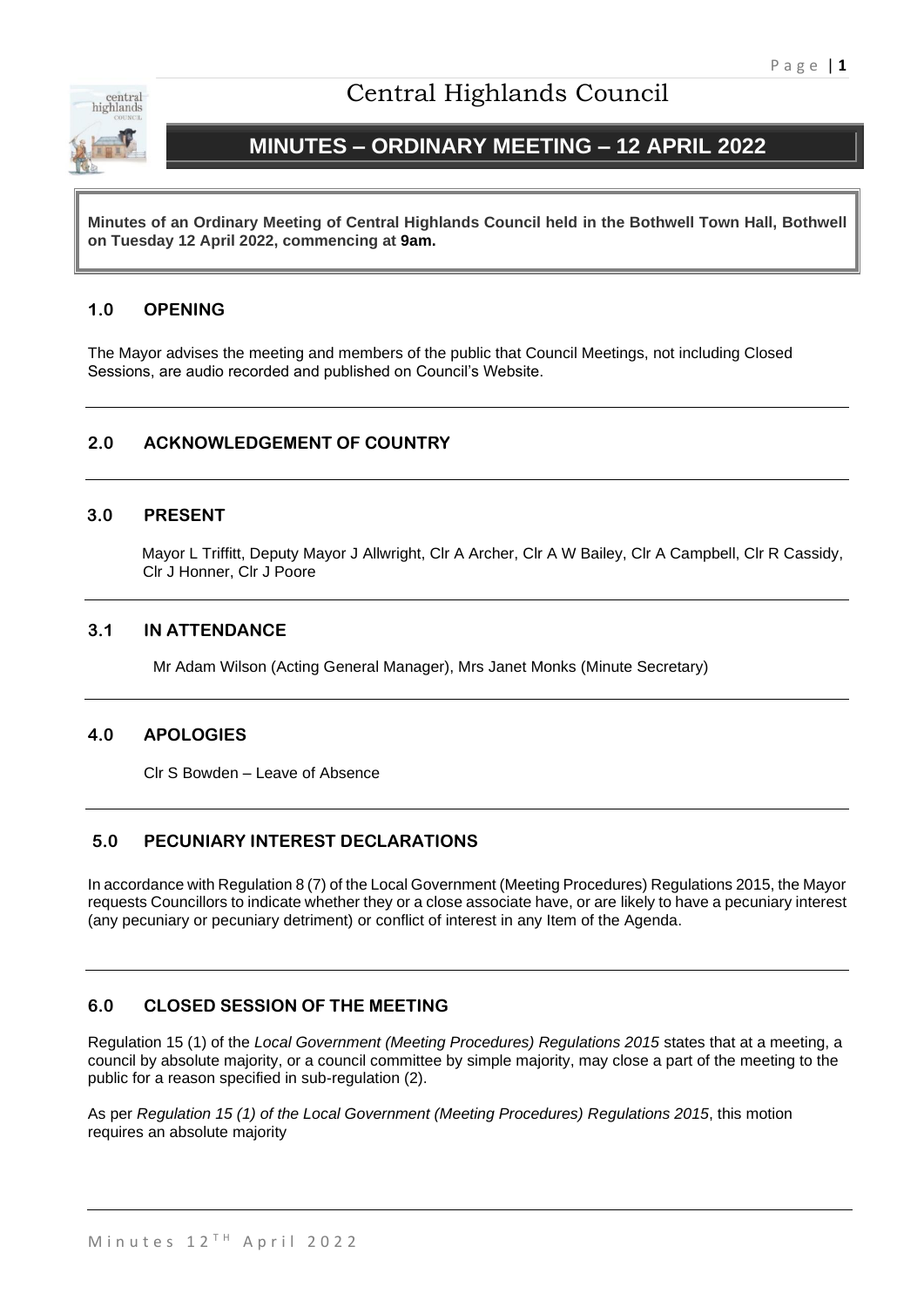## **Moved:** Clr A Campbell **Seconded:** Clr A Bailey

**THAT** pursuant to *Regulation 15 (1) of the Local Government (Meeting Procedures) Regulations 2015*, Council, by absolute majority, close the meeting to the public to consider the following matters in Closed Session

| <b>Item</b><br><b>Number</b> | <b>Matter</b>                                                                                                          | <b>Local Government (Meeting Procedures) Regulations</b><br>2015                                                                                                                                                                                                                                                    |
|------------------------------|------------------------------------------------------------------------------------------------------------------------|---------------------------------------------------------------------------------------------------------------------------------------------------------------------------------------------------------------------------------------------------------------------------------------------------------------------|
| 1                            | Confirmation of the Minutes<br>of the Closed Session of<br>the Ordinary Meeting of<br>Council held on 15 March<br>2022 | Regulation 15 $(2)(g)$ – information of a personal and<br>confidential nature or information provided to Council on the<br>condition it is kept confidential                                                                                                                                                        |
| 2                            | Legal Advice                                                                                                           | Regulation 15 $(4)(a)(b)$ legal action taken by, or involving<br>council; or possible future legal action that may be taken, or<br>may involve the Council                                                                                                                                                          |
| 3                            | Purchase of Land                                                                                                       | Regulation 15 (2) (f) – proposals for council to acquire land<br>or an interest in land or for the disposal of land                                                                                                                                                                                                 |
| 4                            | <b>Confidential Matter</b>                                                                                             | Regulation 15 $(2)(g)$ - information of a personal and<br>confidential nature or information provided to the council on<br>the condition it is kept confidential                                                                                                                                                    |
| 5                            | <b>Consideration of Matters for</b><br>Disclosure to the Public                                                        | Regulation 15 (8) - While in a closed meeting, the Council, or<br>Council Committee, is to consider whether any discussions,<br>decisions, reports or documents relating to that closed<br>meeting are to be kept confidential or released to the public,<br>taking into account privacy and confidentiality issues |

### **CARRIED**

## **FOR the Motion**

Mayor L Triffitt, Deputy Mayor J Allwright, Clr A Archer, Clr A Bailey, Clr A Campbell, Clr R Cassidy, Clr J Honner, Clr J Poore

## **6.1 MOTION OUT OF CLOSED SESSION**

**Moved:** Clr A Campbell **Seconded:** Clr J Honner

**THAT** the Council:

(1) Having met and dealt with its business formally move out of the closed session; and

- (2) Resolved to report that it has determined the following:
- (3)

| <b>Item Number</b> | <b>Matter</b>                                                                                                              | <b>Outcome</b>                                                                                           |
|--------------------|----------------------------------------------------------------------------------------------------------------------------|----------------------------------------------------------------------------------------------------------|
|                    | Confirmation of the Minutes of<br>the Closed Session of the<br><b>Ordinary Meeting of Council</b><br>held on 15 March 2022 | Minutes of the Closed Session of the Ordinary Meeting<br>of Council held on 15 March 2022 were confirmed |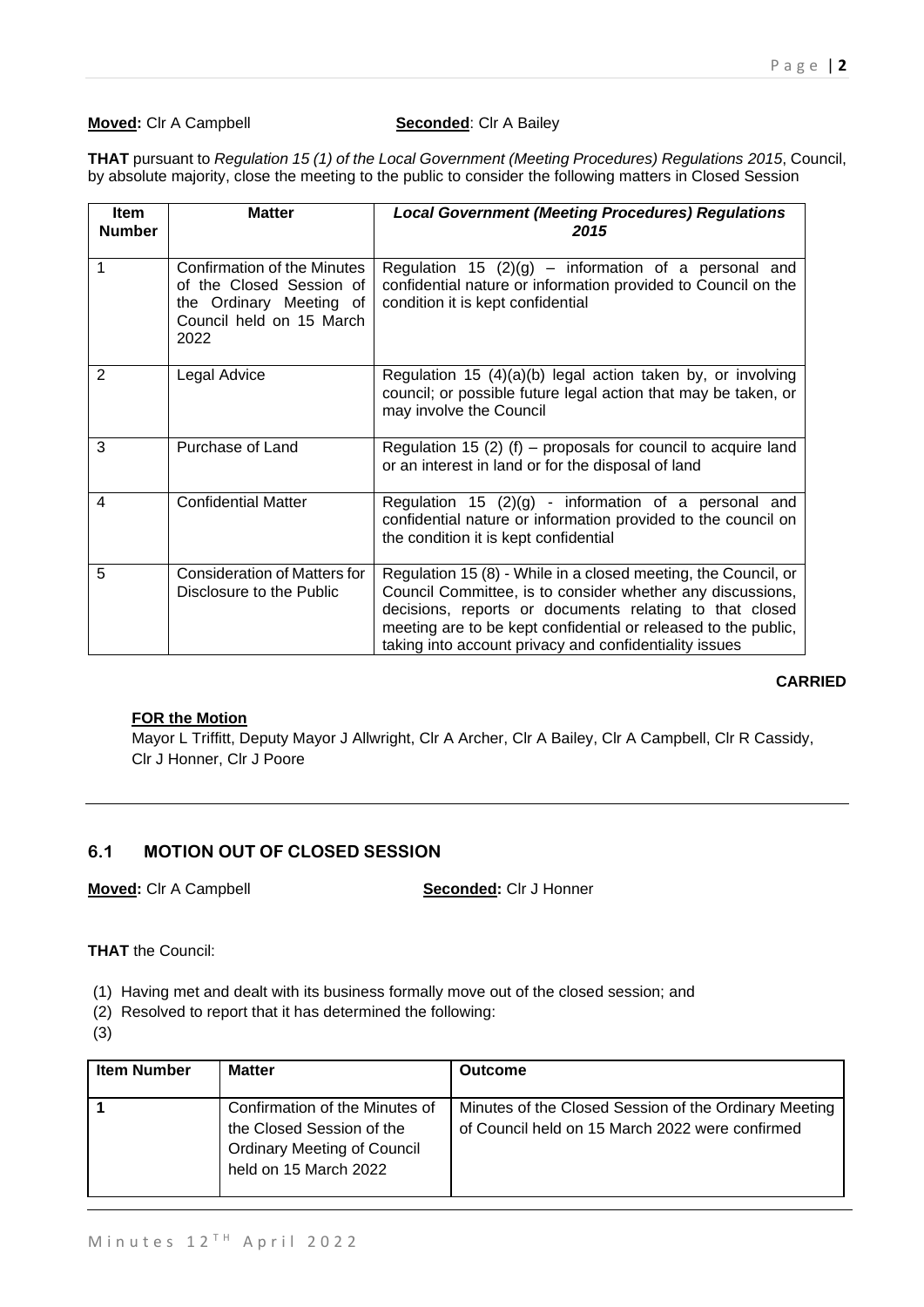| $\overline{2}$ | Legal Advice                                                    | Noted                                 |
|----------------|-----------------------------------------------------------------|---------------------------------------|
| 3              | Purchase of Land                                                | Noted                                 |
| 4              | <b>Confidential Matter</b>                                      | Noted                                 |
| 5              | <b>Confidential Matter</b>                                      | The matter was discussed and<br>noted |
| 6              | <b>Personnel Matter</b>                                         | The matter was discussed and<br>noted |
| $\overline{7}$ | <b>Consideration of Matters for</b><br>Disclosure to the Public | Matters were considered               |
|                |                                                                 | <b>CARRIED</b>                        |

Mayor L Triffitt, Deputy Mayor J Allwright, Clr A Archer, Clr A Bailey, Clr A Campbell, Clr R Cassidy, Clr J Honner, Clr J Poore

*Closed Session Meeting closed at 10.16am and adjourned for morning tea.*

*Graham Rogers Manager DES attended the meeting at 10.30 Jason Branch Manager Works & Services attended the meeting at 10.30 Louisa Brown (Planning Officer) attended the meeting at 10.30*

## **OPEN MEETING TO PUBLIC**

Due to COVID-19 a limit of 4 members of the public, at any one time will be applied.

## **7.0 DEPUTATIONS**

10.30am Suzanne Curry & Paul Crew - Hobart Legacy

- 1. Legacy 100 years Centenary of Service -- Suzanne Curry (2023 Centenary Committee) addressed Council highlighting a significant project the 'Legacy Flame' to commemorate the Centenary. The Grevillea 'LegacyFlame' has been specifically chosen to resonate with the symbology of the Torch. It is a National Program in recognition of the sacrifices made by soldiers and their families. Legacy is asking Council to consider making a pledge to purchase a certain amount the plants for planting out over 2022-2024. Plants can be purchased for \$11.60 with 70cents being the price of the plant and the balance going to Legacy for its core programs.
- 2. Torch Relay 2023 Paul Crew addressed Council highlining the concept and the important role Ouse will play, being the birthplace of Sir John Gellibrand. The township of Ouse will be included in the Torch Relay which will be a National Program. Paul requested that Council consider organising some activities to be held at Ouse to coincide with the Torch Relay. Additional information will be available as plans are progressed.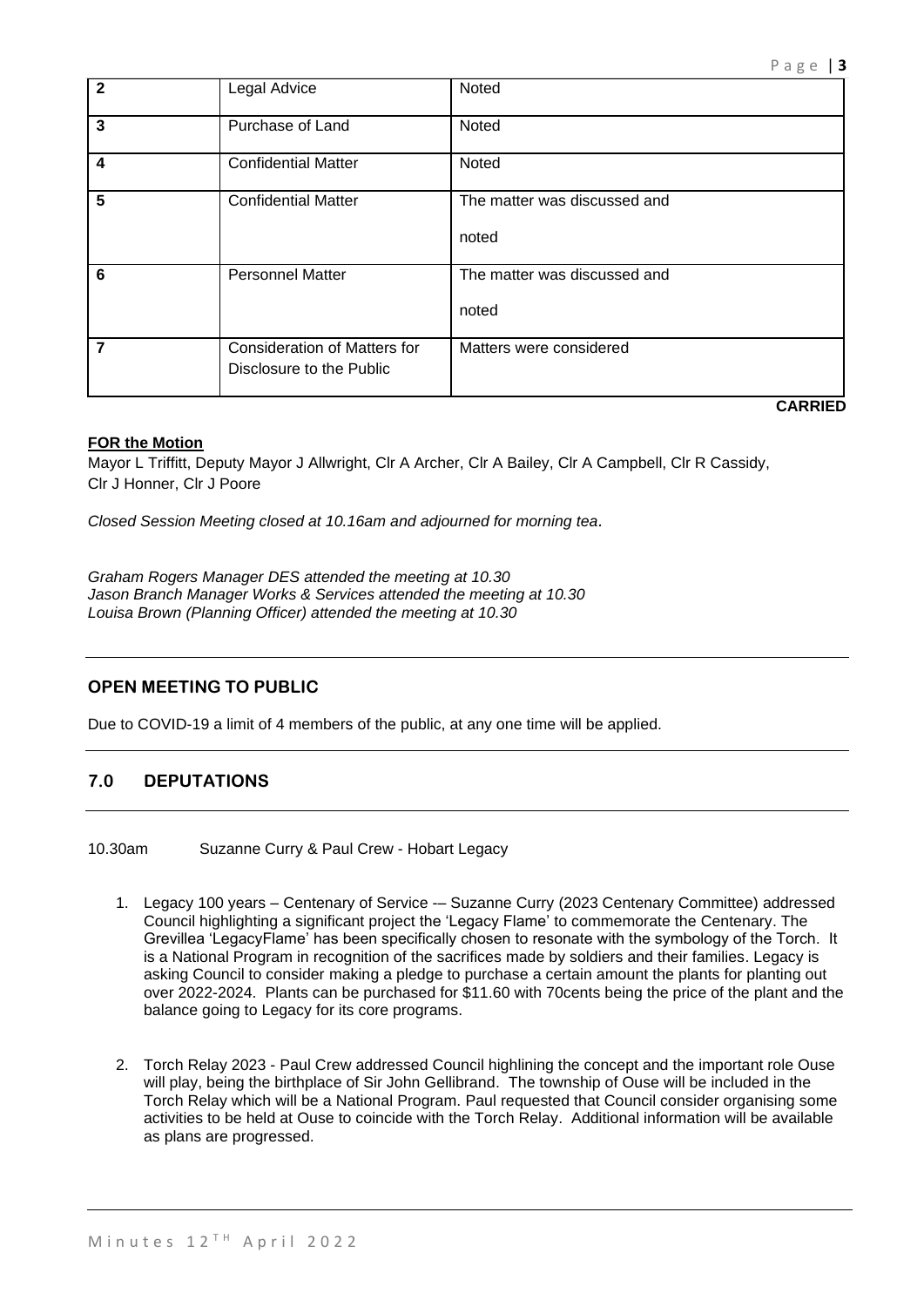**RESOLVED THAT** the Legacy 100 Centenary of Service National Program commemorative activities 1 & 2 be discussed at a future Council Meeting.

10.40am Will Bignell – Owner of the property where the 'Pub with No Beer' is situated.

- The property is undergoing transition into Will's ownership,
- Will raised the following points. Signage needs to be erected on the highway highlighting the historical relevance of the monument and indicating that the property is private, is a stock route and that no camping is permitted.
- Will also stressed that no picnic tables, rubbish bins, toilets or other amenities encouraging camping to be installed, however a couple of bench seats is acceptable.

**RESOLVED THAT** a decision be made addressing the outlined points and comments at a future Council Meeting.

10.50am Yvonne Miller – Hall of Industries – Hamilton Show Society

Yvonne advised that the Hamilton Show Society Committee has agreed that a new fit for purpose building is the best option. A sketch of the proposed building was tabled. Further discussion and location to be decided keeping in mind possible future flood events. Funding options are being investigated including suitable grants

The existing Hall of Industries building – there is some community discussion around possible use of the existing building.

**RESOLVED THAT** the Hamilton Show Committee keep Council updated on progress

## **7.1 PUBLIC QUESTION TIME**

Question from Mr Neil Laughlin received on Thursday the 7th April 2022, questions are in relation to E13.7.2 Buildings and Works other than Demolition of The Central Highlands Interim Planning Scheme 2015 and are as follows:

Louisa Brown – (Planning Officer) responded to points 1 & 2

• Why are development applications that do not comply with the above section allowed to go ahead when the planning scheme clearly states there is "No Acceptable Solution"?

*Response - In the Heritage Code, there are "Acceptable Solutions" as development and/or works are not permitted, but Discretionary. Therefore, the Performance Criteria must be relied upon for assessment.*

• Is there a policy to allow any non – compliant application covered by this section to be approved if there are no objections?

*Response - I am assuming that the term "non- compliant" relates to my answer for the above question. If so, then the term is "Discretionary Applications". Yes, Council's Planning Officer is delegated to make decisions on any Discretionary Applications that have received no representations.*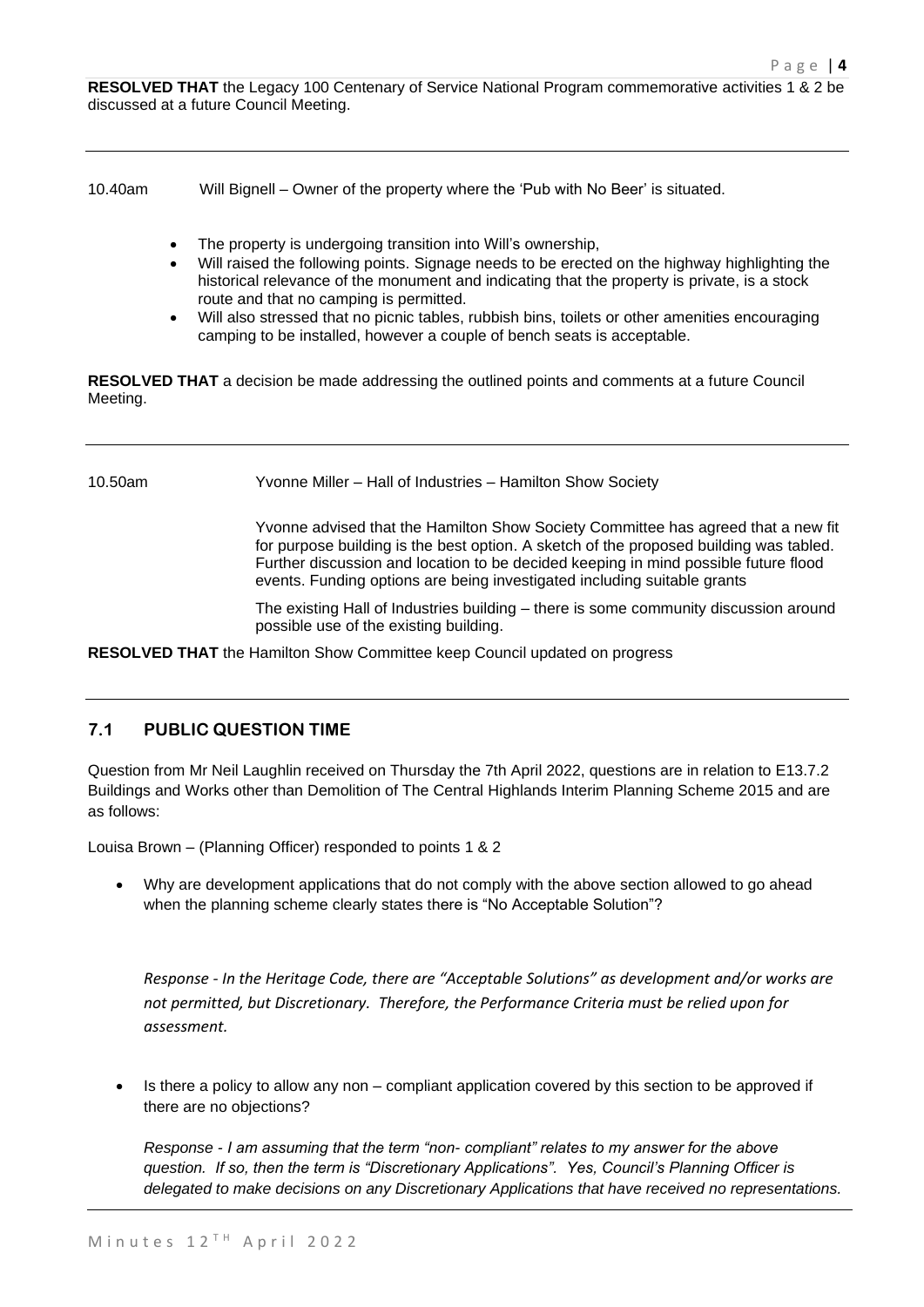*Applications which have received representations and Subdivisions/Boundary reorganisations will go to the Council's Planning Committee, who then act as Planning Authority*

Mr Adam Wilson (Acting General Manager) responded to point 3

• Are individual councillors prepared to state whether they are opposed to or approve of the substitution of non – compliant Colourbond cladding and aluminium windows in development applications in the Heritage precinct of the village of Bothwell?

*Response - As a Planning Authority Councillors consider the information presented to them and listen to the 'for and against' comments before making a decision.*

## **8.0 MAYORAL COMMITMENTS**

9 March 2022 to 6 April 2022

| 10 March 2022      | Citizenship Ceremony - Great Lake Community Centre   |
|--------------------|------------------------------------------------------|
| 10 March 2022      | Onsite meeting - Tods Corner                         |
| 13 March 2022      | Central Highlands Shackowners meeting - Miena        |
| 15 March 2022      | Ordinary Meeting of Council - Hamilton               |
| 16 & 17 March 2022 | Mayors Professional Workshop - Launceston            |
| 18 March 2022      | <b>LGAT Meeting - Launceston</b>                     |
| 20 March 2022      | Lake Crescent Shackowners meeting                    |
| 21 March 2022      | <b>ABC</b> Interview                                 |
| 05 April 2022      | <b>Special Planning Committee Meeting</b>            |
| 05 April 2022      | <b>Bothwell Bicentennial Workforce Group Meeting</b> |
|                    |                                                      |

- Business of Council x 9
- Ratepayer and community members communications x 13
- Elected Members communications x 20
- Central Highlands Council Management communications x 4

## **8.1 COUNCILLOR COMMITMENTS**

## *Deputy Mayor J Allwright*

| 15 March 2022<br>05 April 2022 | Ordinary Meeting of Council – Hamilton<br>Special Planning Committee Meeting                           |
|--------------------------------|--------------------------------------------------------------------------------------------------------|
|                                |                                                                                                        |
| <b>CIr A Archer</b>            |                                                                                                        |
| 15 March 2022                  | Ordinary Meeting of Council – Hamilton                                                                 |
|                                |                                                                                                        |
| <b>Cir A Bailey</b>            |                                                                                                        |
| 15 March 2022                  | Ordinary Meeting of Council – Hamilton                                                                 |
| 05 April 2022                  | Special Planning Committee Meeting                                                                     |
| <b>CIr A Campbell</b>          |                                                                                                        |
| 15 March 2022                  | Ordinary Meeting of Council – Hamilton                                                                 |
| 01 April 2022<br>05 April 2022 | Tele meeting with Stuart Archer to discuss Hamilton Show Grounds<br>Special Planning Committee Meeting |
| 05 April 2022                  | <b>Bothwell Bicentennial Workforce Group Meeting</b>                                                   |
|                                |                                                                                                        |
| <b>CIr R Cassidy</b>           |                                                                                                        |
| 15 March 2022                  | Ordinary Meeting of Council – Hamilton                                                                 |
| 05 April 2022                  | Special Planning Committee Meeting                                                                     |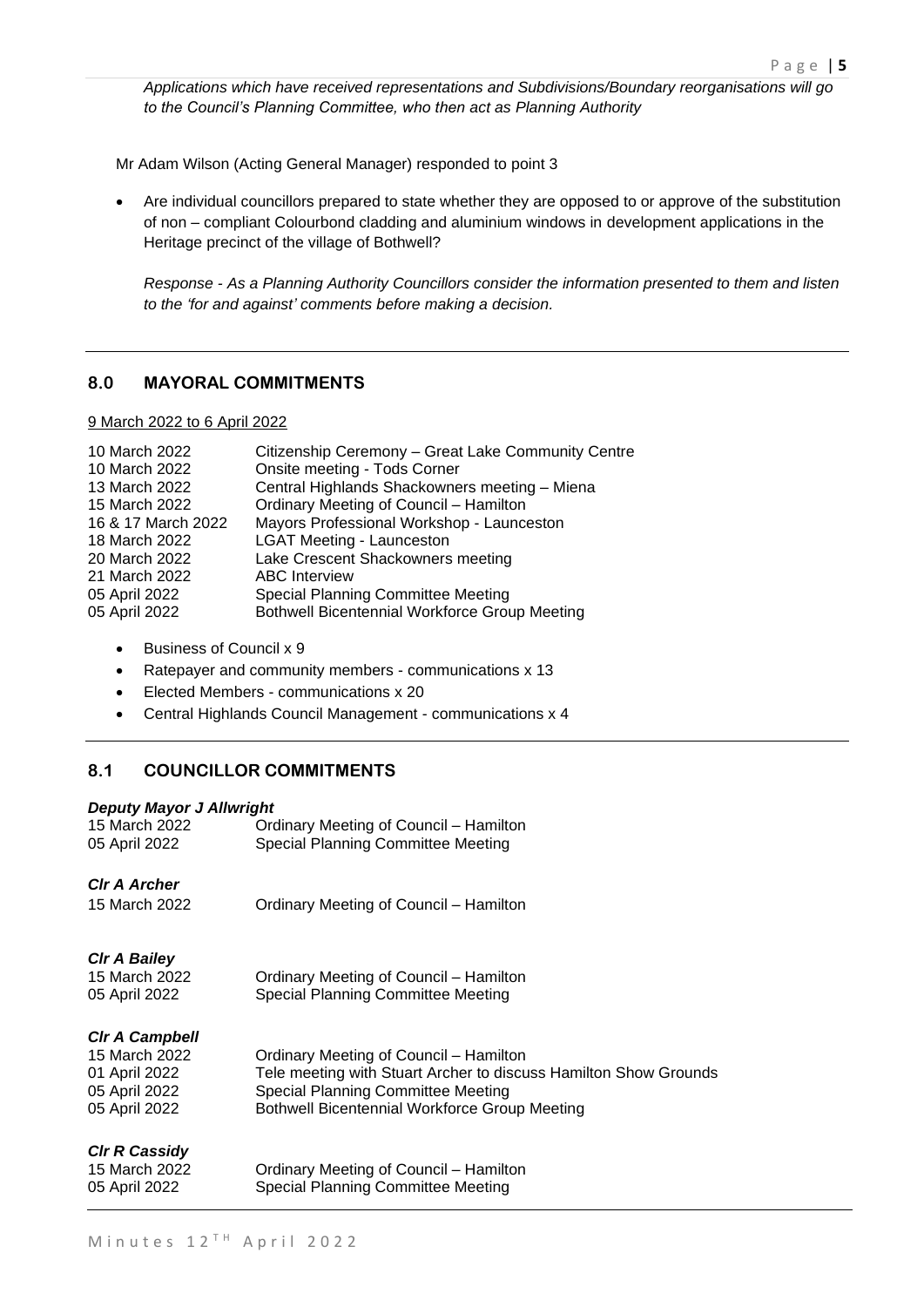| <b>Cir J Honner</b> |                                               |
|---------------------|-----------------------------------------------|
| 15 March 2022       | Ordinary Meeting of Council - Hamilton        |
| 05 April 2022       | <b>Special Planning Committee Meeting</b>     |
| 05 April 2022       | Bothwell Bicentennial Workforce Group Meeting |
| <b>CIr J Poore</b>  |                                               |
| 15 March 2022       | Ordinary Meeting of Council – Hamilton        |

## **STATUS REPORT COUNCILLORS**

## **8.2 GENERAL MANAGER'S COMMITMENTS**

15 March 2022 Ordinary Meeting of Council – Hamilton

On Annual Leave return on 26 April 2022

## **8.3 DEPUTY GENERAL MANAGER'S COMMITMENTS**

| 15 March 2022 | Ordinary Meeting of Council – Hamilton |
|---------------|----------------------------------------|
| 18 March 2022 | Meeting with Spirit Superannuation     |
| 05 April 2022 | Bi-Centennial Workforce Group Meeting  |
| 08 April 2022 | Meeting with Telstra                   |

## **9.0 NOTIFICATION OF COUNCIL WORKSHOPS HELD**

Nil

## **9.1 FUTURE WORKSHOPS**

(1) iPad/IT Workshop – Friday - date to be confirmed

iPad Workshop - Simon Josie from the Ouse Online Access Centre is available to undertake the iPad training for Councillors, provide it is on a Friday and at the Hamilton Hall. Simon is not available the first Friday of every month due to the Highland Digest.

Defer locking in a date until the Ordinary Meeting of Council scheduled for June

(2) Budget Workshop – Date Tuesday 26<sup>th</sup> April or Wednesday  $27<sup>th</sup>$  April – date to be confirmed

**RESOLVED THAT** Tuesday 26 April, 10am at Hamilton - confirmed for the 2022/23 Budget Workshop

## **10.0 MAYORAL ANNOUNCEMENTS**

Name change for the Central Highlands General Practice to Highland Rural Health

Mayor Triffitt advised Council that Dr Meg McKeown is taking over the GP practice at Ouse with the practice being renamed to 'Highland Rural Health'.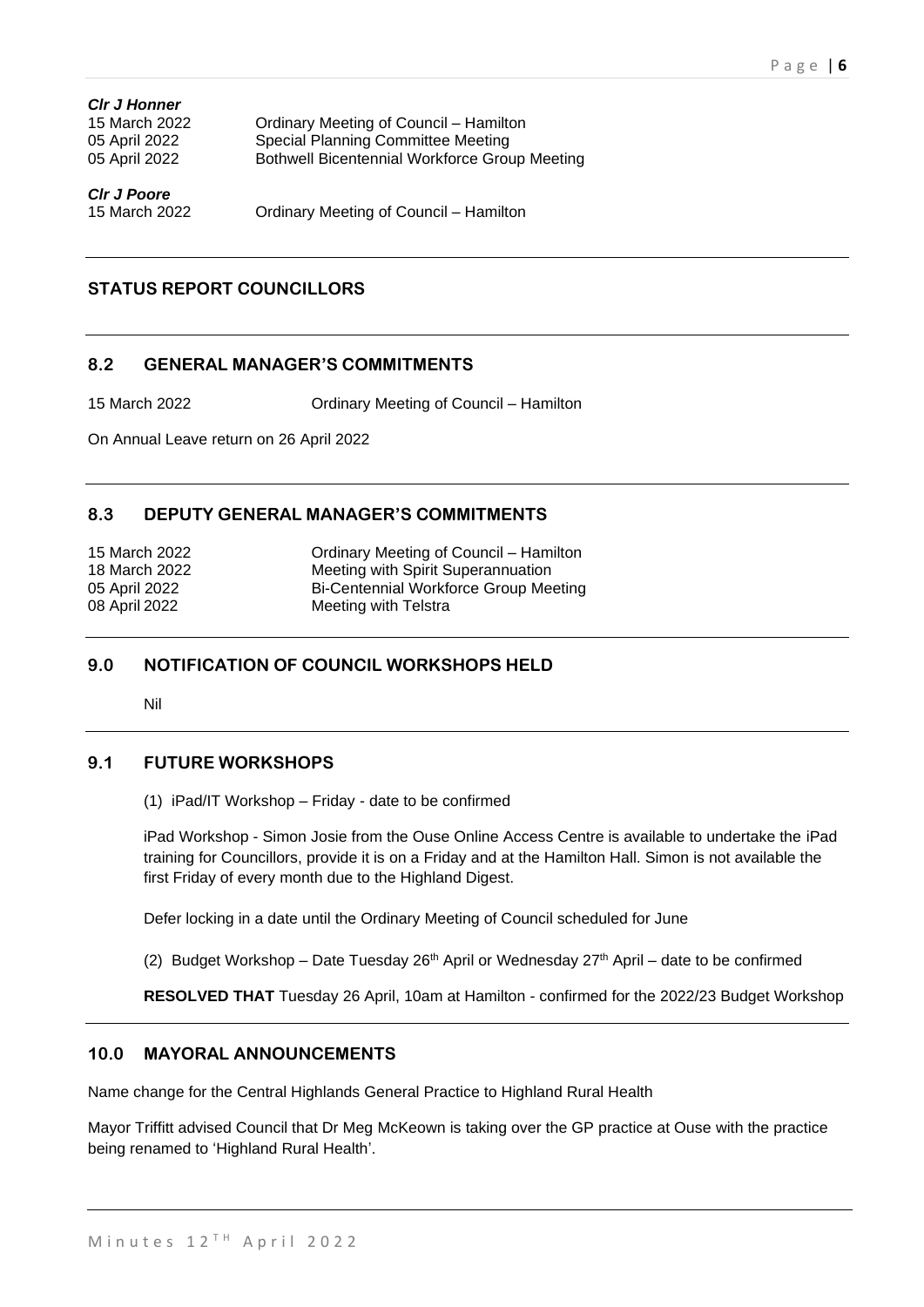## **11.0 MINUTES**

## **11.1 RECEIVAL DRAFT MINUTES ORDINARY MEETING 15th MARCH 2022**

**Moved:** Clr J Honner **Seconded:** Clr A Campbell

**THAT** the Draft Minutes of the Ordinary Meeting of Council held on Tuesday 15<sup>th</sup> March 2022 be received.

**CARRIED**

### **FOR the Motion**

Mayor L Triffitt, Deputy Mayor J Allwright, Clr A Archer, Clr A Bailey, Clr A Campbell, Clr R Cassidy, Clr J Honner, Clr J Poore

## **11.2 CONFIRMATION OF DRAFT MINUTES ORDINARY MEETING 15th MARCH 2022**

**Moved:** Clr A Bailey **Seconded:** Clr J Honner

THAT the Draft Minutes of the Ordinary Meeting of Council held on Tuesday 15<sup>th</sup> March 2022 be confirmed.

**CARRIED**

## **FOR the Motion**

Mayor L Triffitt, Deputy Mayor J Allwright, Clr A Archer, Clr A Bailey, Clr A Campbell, Clr R Cassidy, Clr J Honner, Clr J Poore

## **11.3 RECEIVAL DRAFT MINUTES BOTHWELL BICENTENNIAL WORKFORCE GROUP MEETING 8th March 2020**

**Moved:** Clr A Campbell **Seconded:** Clr J Honner

**THAT** the Draft Minutes of the Bothwell Bicentennial Workforce Group Meeting held on Tuesday 8<sup>th</sup> March 2022 be received

**CARRIED**

## **FOR the Motion**

Mayor L Triffitt, Deputy Mayor J Allwright, Clr A Archer, Clr A Bailey, Clr A Campbell, Clr R Cassidy, Clr J Honner, Clr J Poore

## **11.4 RECEIVAL DRAFT SPECIAL PLANNING MEETING 5TH APRIL 2022**

**Moved:** Deputy Mayor J Allwright **Seconded:** Clr A Campbell

THAT the Draft Minutes of the Special Planning Committee Meeting held on Tuesday 5<sup>th</sup> March 2022 be received.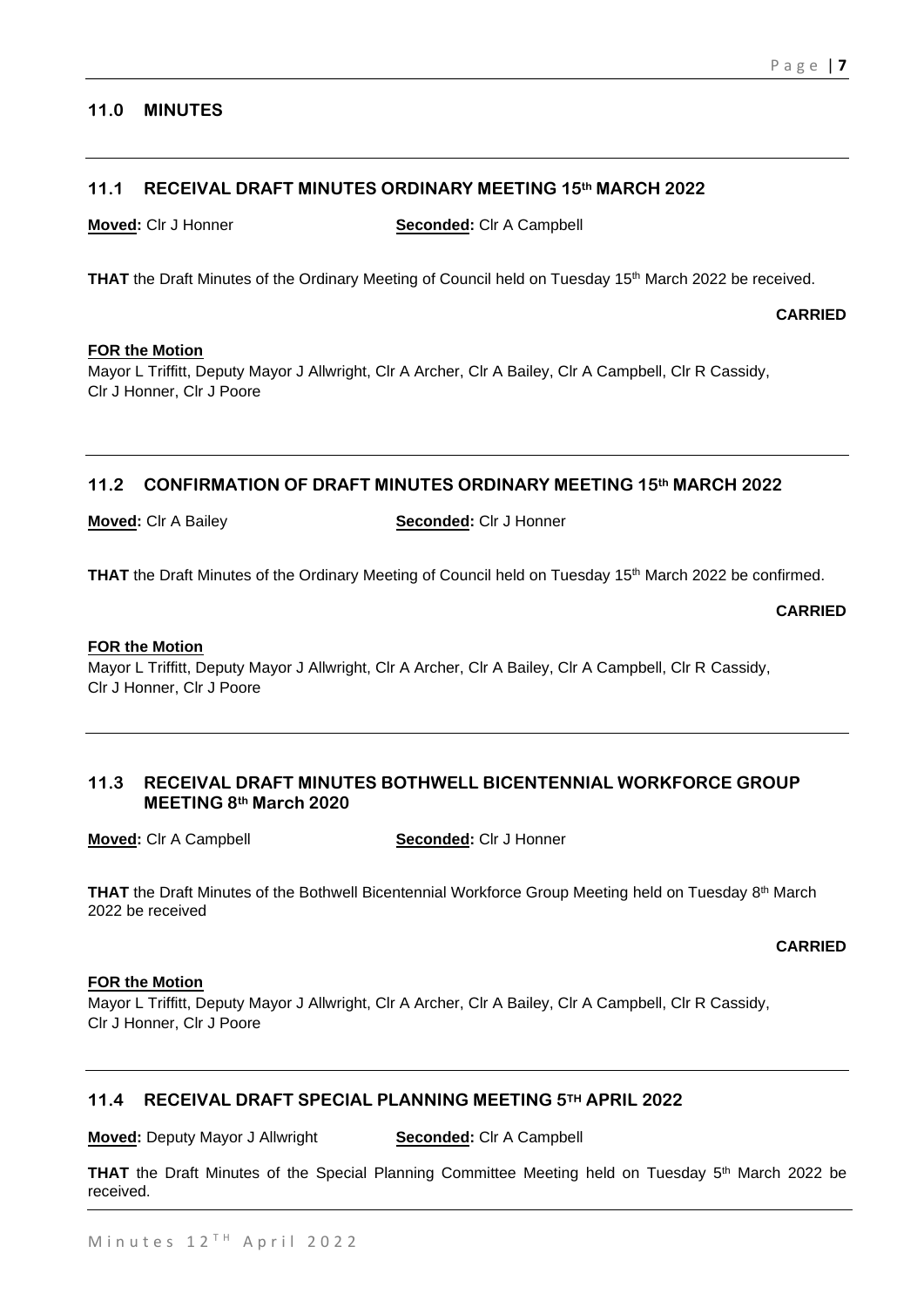Mayor L Triffitt, Deputy Mayor J Allwright, Clr A Archer, Clr A Bailey, Clr A Campbell, Clr R Cassidy, Clr J Honner, Clr J Poore

## **12.0 BUSINESS ARISING:**

- 15.1 Correspondence sent by General Manager;
- 15.2 Correspondence sent by Planning Consultant;
- 15.3 Correspondence sent by Development & Environmental Services Manager;
- 15.4 Correspondence sent by Development & Environmental Services Manager;
- 15.5 Correspondence sent by Development & Environmental Services Manager;
- 15.6 Correspondence sent by Development & Environmental Services Manager;
- 15.8 Deferred to budget deliberation;
- 15.9 Correspondence sent by Development & Environmental Services Manager;
- 15.10 Deferred to budget deliberation;
- 16.1 Correspondence sent by Works and Service Manager;
- 16.2 Correspondence sent by Works and Service Manager;
- 16.3 Correspondence sent by General Manager;
- 17.3 Correspondence sent by Deputy General Manager;
- 17.4 Correspondence sent by Deputy General Manager;
- 17.5 Correspondence sent by General Manager;
- 17.6 Correspondence sent by General Manager;
- 17.7 Correspondence sent by Deputy General Manager;
- 17.10 Correspondence sent by General Manager;
- 17.11 Correspondence sent by Deputy General Manager;
- 17.13 Correspondence sent by General Manager;
- 18.1 Correspondence sent by General Manager.

## **13.0 DERWENT CATCHMENT PROJECT REPORT**

| <b>Moved:</b> CIr J Honner |  |
|----------------------------|--|
|                            |  |

**Seconded:** Clr A Bailey

**THAT** the Derwent Catchment Project Monthly Report be received. (Separate attachment)

## **CARRIED**

### **FOR the Motion**

Mayor L Triffitt, Deputy Mayor J Allwright, Clr A Archer, Clr A Bailey, Clr A Campbell, Clr R Cassidy, Clr J Honner, Clr J Poore

## **14.0 FINANCE REPORT**

**Moved:** Clr A Bailey **Seconded:** Clr A Campbell

**THAT** the Finance Reports be received.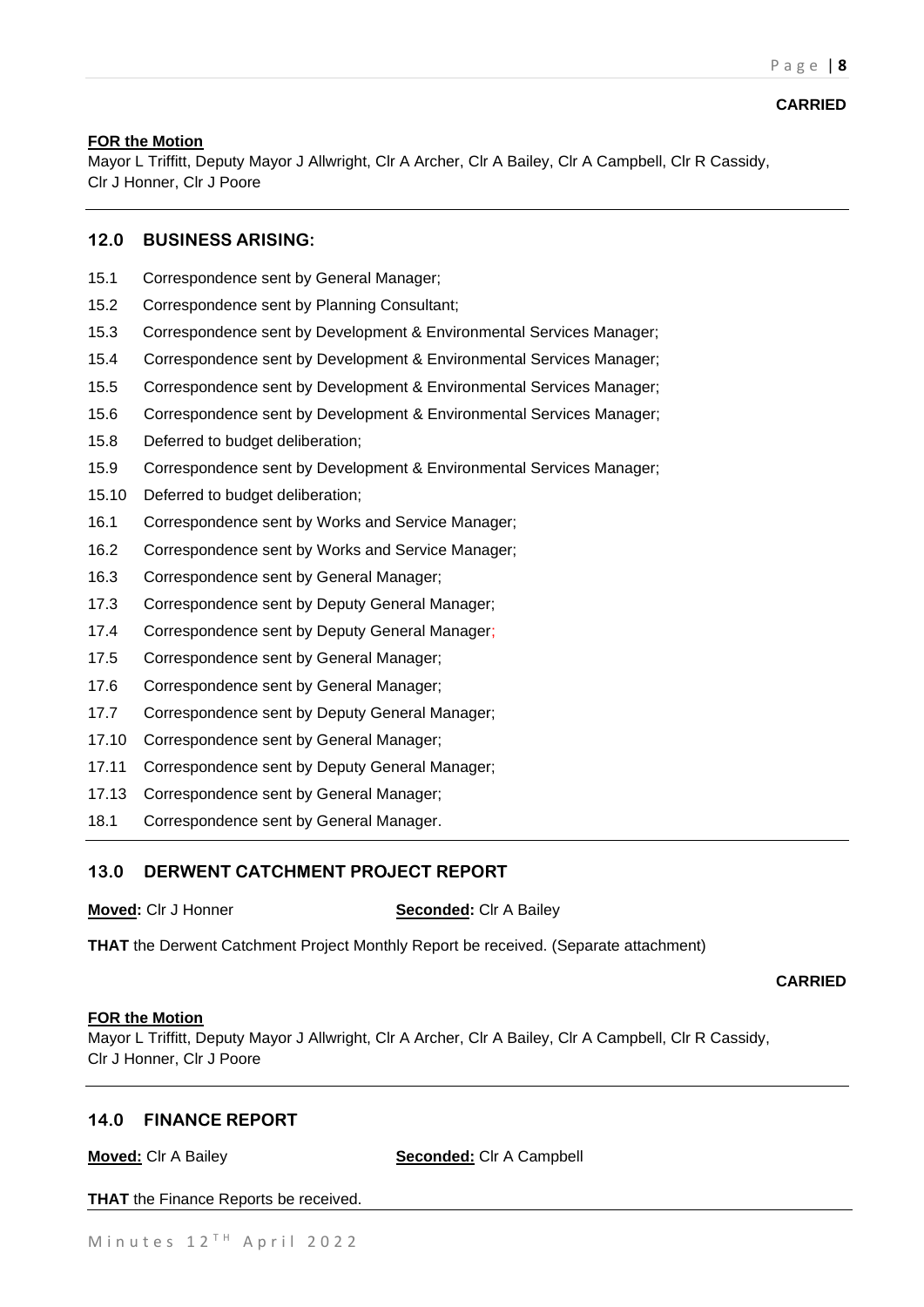Mayor L Triffitt, Deputy Mayor J Allwright, Clr A Archer, Clr A Bailey, Clr A Campbell, Clr R Cassidy, Clr J Honner, Clr J Poore

## **15.0 DEVELOPMENT & ENVIRONMENTAL SERVICES**

In accordance with Regulation 25(1) of the Local Government (Meeting Procedures) Regulations 2015, the Mayor advises that the Council intends to act as a Planning Authority under the Land Use Planning and Approvals Act 1993, to deal with the following items:

**Moved:** Clr J Honner **Seconded:** Clr J Poore

**THAT** the Development & Environmental Services Report be received.

**CARRIED**

## **FOR the Motion**

Mayor L Triffitt, Deputy Mayor J Allwright, Clr A Archer, Clr A Bailey, Clr A Campbell, Clr R Cassidy, Clr J Honner, Clr J Poore

## **15.1 DA2022/04 : SUBDIVISION (1 LOT & BALANCE) : 18 PATRICK STREET, BOTHWELL**

#### **RECOMMENDATION FROM PLANNING COMMITTEE**

**Moved:** Deputy Mayor J Allwright **Seconded:** Clr A Bailey

**THAT** the Planning Authority:

### **1. Approve in accordance with the Recommendation: -**

In accordance with section 57 of the Land Use Planning and Approvals Act 1993 the Planning Authority **Approve** the Development Application DA2022/4 Subdivision (1 Lot & Balance) 18 Patrick Street, Bothwell CT28244/8, subject to conditions in accordance with the Recommendation.

#### **Recommended Conditions**

#### **General**

- 1) The subdivision layout or development must be carried out substantially in accordance with the application for planning approval, the endorsed drawings and with the conditions of this permit and must not be altered or extended without the further written approval of Council.
- 2) This permit shall not take effect and must not be acted on until 15 days after the date of receipt of this permit unless, as the applicant and the only person with a right of appeal, you notify Council in writing that you propose to commence the use or development before this date, in accordance with Section 53 of the Land Use Planning and Approvals Act 1993.

#### **Easements**

3) Easements must be created over all drains, pipelines, wayleaves and services in accordance with the requirements of the Council's General Manager. The cost of locating and creating the easements shall be at the subdivider's full cost.

### **Endorsements**

4) The final plan of survey must be noted that Council cannot or will not provide a means of drainage to all lots shown on the plan of survey.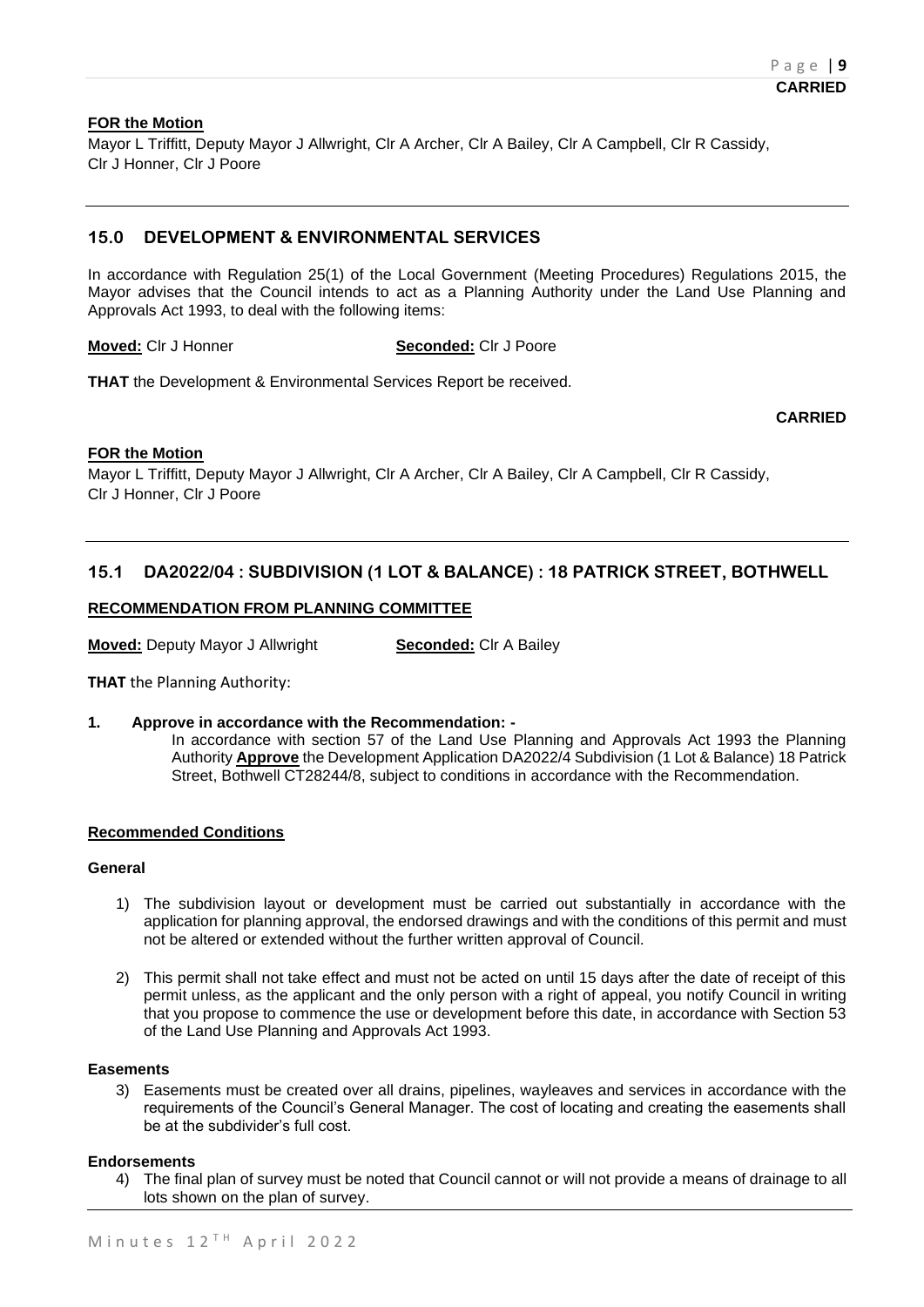5) Covenants or other similar restrictive controls that conflict with any provisions or seek to prohibit any use provided within the planning scheme must not be included or otherwise imposed on the titles to the lots created by this permit, either by transfer, inclusion of such covenants in a Schedule of Easements or registration of any instrument creating such covenants with the Recorder of Titles, unless such covenants or controls are expressly authorised by the terms of this permit or the consent in writing of the Council's General Manager.

#### **Services**

6) The Subdivider must pay the cost of any alterations and/or reinstatement to existing services, Council infrastructure or private property incurred as a result of the proposed subdivision works. Any work required is to be specified or undertaken by the authority concerned.

#### **Stormwater**

**7)** The developer is to provide a piped stormwater property connection to each lot capable of servicing the entirety of each lot by gravity in accordance with Council standards and to the satisfaction of Council's Manager Works and Services.

#### **Access**

- 8) A separate vehicle access must be provided from William Street to Lot 1. Access must be sealed with a minimum width of 3.6 metres at the property boundary to meet the existing Council sealed road reserve.
- 9) The access must be constructed in accordance with the construction and sight distance standard drawings prepared by the IPWE Aust. (Tasmania Division) and to the satisfaction of Council's Manager Works and Services.

#### **TasWater**

10) The development must meet all required Conditions of approval specified by Tas Water Submission to Planning Authority Notice, TWDA 2022/00223-CHL, dated 18/02/2022.

#### **Final Plan**

- 11) A final approved plan of survey and schedule of easements as necessary, together with one copy, must be submitted to Council for sealing. The final approved plan of survey must be substantially the same as the endorsed plan of subdivision and must be prepared in accordance with the requirements of the Recorder of Titles.
- 12) A fee in accordance with Council's adopted fee schedule, must be paid to Council for the sealing of the final approved plan of survey.
- 13) All conditions of this permit, including either the completion of all works and maintenance or payment of security in accordance with this permit, must be satisfied before the Council seals the final plan of survey.
- 14) It is the subdivider's responsibility to notify Council in writing that the conditions of the permit have been satisfied and to arrange any required inspections.

#### **Public Open Space**

15) As insufficient provision has been made for recreational space, and having formed the opinion that such a provision should be made in respect of the proposal, Council requires that an amount equal to five percent (5%) of the unimproved value of both subdivision lots and must be provided as cash-in-lieu of public open space in accordance with the provisions of Section 117 of the Local Government (Building & Miscellaneous Provisions) Act 1993. The subdivider must obtain a valuation for the unimproved value of the subdivision from a registered Valuer.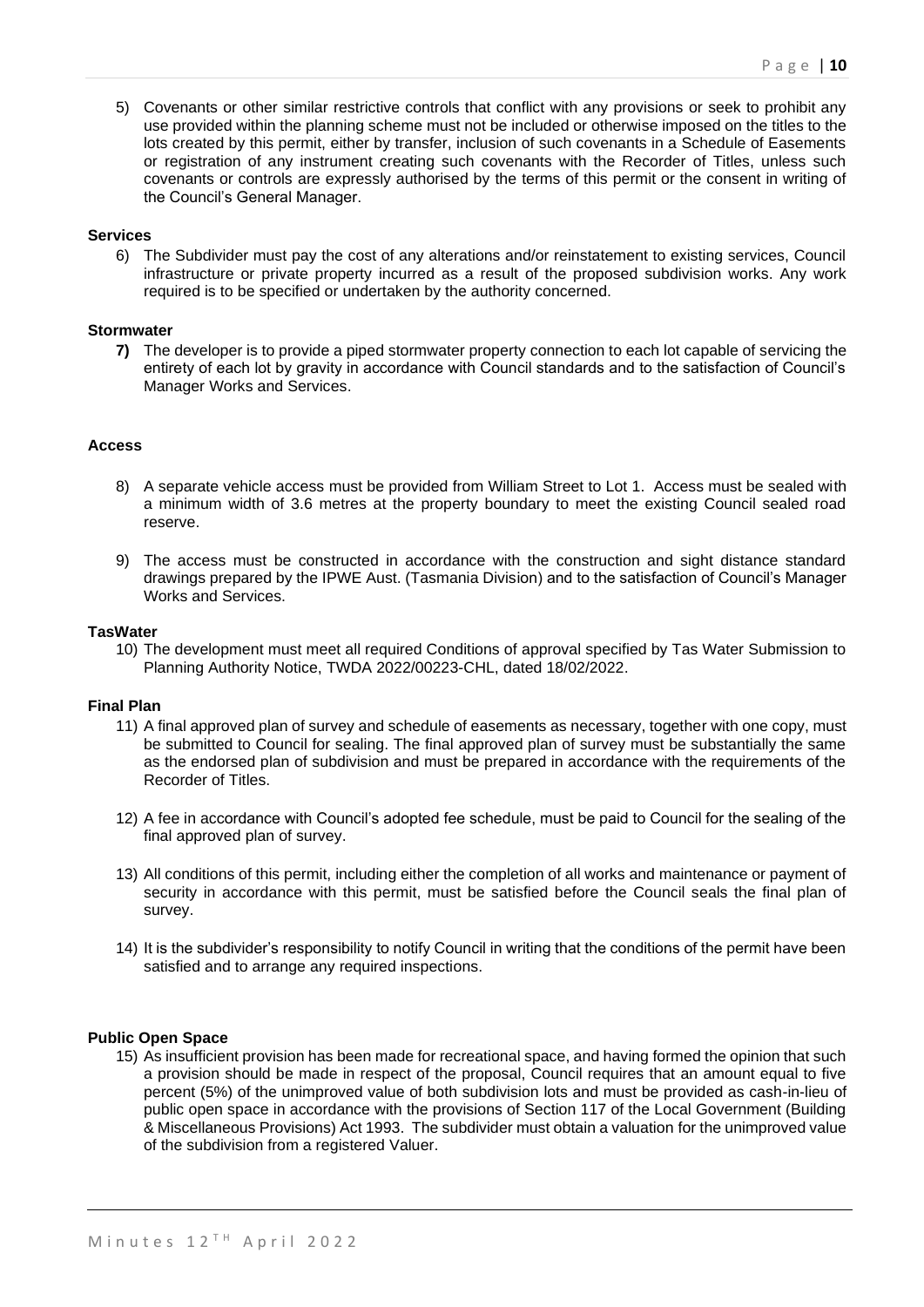16) The cash-in-lieu of public open space must be in the form of a direct payment made before the sealing of the final plan of survey or, alternatively, in the form of a Bond or Bank guarantee to cover payment within ninety (90) days after demand, made after the final plan of survey has taken effect.

## **Telecommunications and Electrical Reticulation**

- Electrical and telecommunications services must be provided to Lot 1 in accordance with the requirements of the responsible authority and to the satisfaction of Council's Manager Works and Services.
- 17) Prior to the work being carried out a drawing of the electrical reticulation and street lighting and telecommunications reticulation and in accordance with the appropriate authority's requirements and relevant Australian Standards must be submitted to and endorsed by the Council's Manager Works and Services.

## **Construction**

18) The subdivider must provide not less than forty eight (48) hours written notice to Council's Manager Works and Services before commencing construction works on-site or within a council roadway.

## **Construction amenity**

19) The development must only be carried out between the following hours unless otherwise approved by the Council's Manager Environment and Development Services:

7:00 AM to 6:00 PM Saturday 8:00 AM to 6:00 PM Sunday and State-wide public holidays 10:00 AM to 6:00 PM

- 20) All subdivision works associated with the development of the land must be carried out in such a manner so as not to unreasonably cause injury to, or unreasonably prejudice or affect the amenity, function and safety of any adjoining or adjacent land, and of any person therein or in the vicinity thereof, by reason of -
	- (a) Emission from activities or equipment related to the use or development, including noise and vibration, which can be detected by a person at the boundary with another property.
	- (b) Transport of materials, goods or commodities to or from the land.
	- (c) Appearance of any building, works or materials.
- 21) Any accumulation of vegetation, building debris or other unwanted material must be disposed of by removal from the site in an approved manner. No burning of such materials on site will be permitted unless approved in writing by the Council's Municipal Engineer.
- 22) Public roadways or footpaths must not be used for the storage of any construction materials or wastes, for the loading/unloading of any vehicle or equipment; or for the carrying out of any work, process or tasks associated with the project during the construction period.

## **THE FOLLOWING ADVICE APPLIES TO THIS PERMIT: -**

- A. This permit does not imply that any other approval required under any other legislation or bylaw has been granted.
- B. This permit does not take effect until all other approvals required for the use or development to which the permit relates have been granted.
- C. This planning approval shall lapse at the expiration of two (2) years from the date of the commencement of planning approval unless the development for which the approval was given has been substantially commenced or extension of time has been granted. Where a planning approval for a development has lapsed, an application for renewal of a planning approval for that development may be treated as a new application.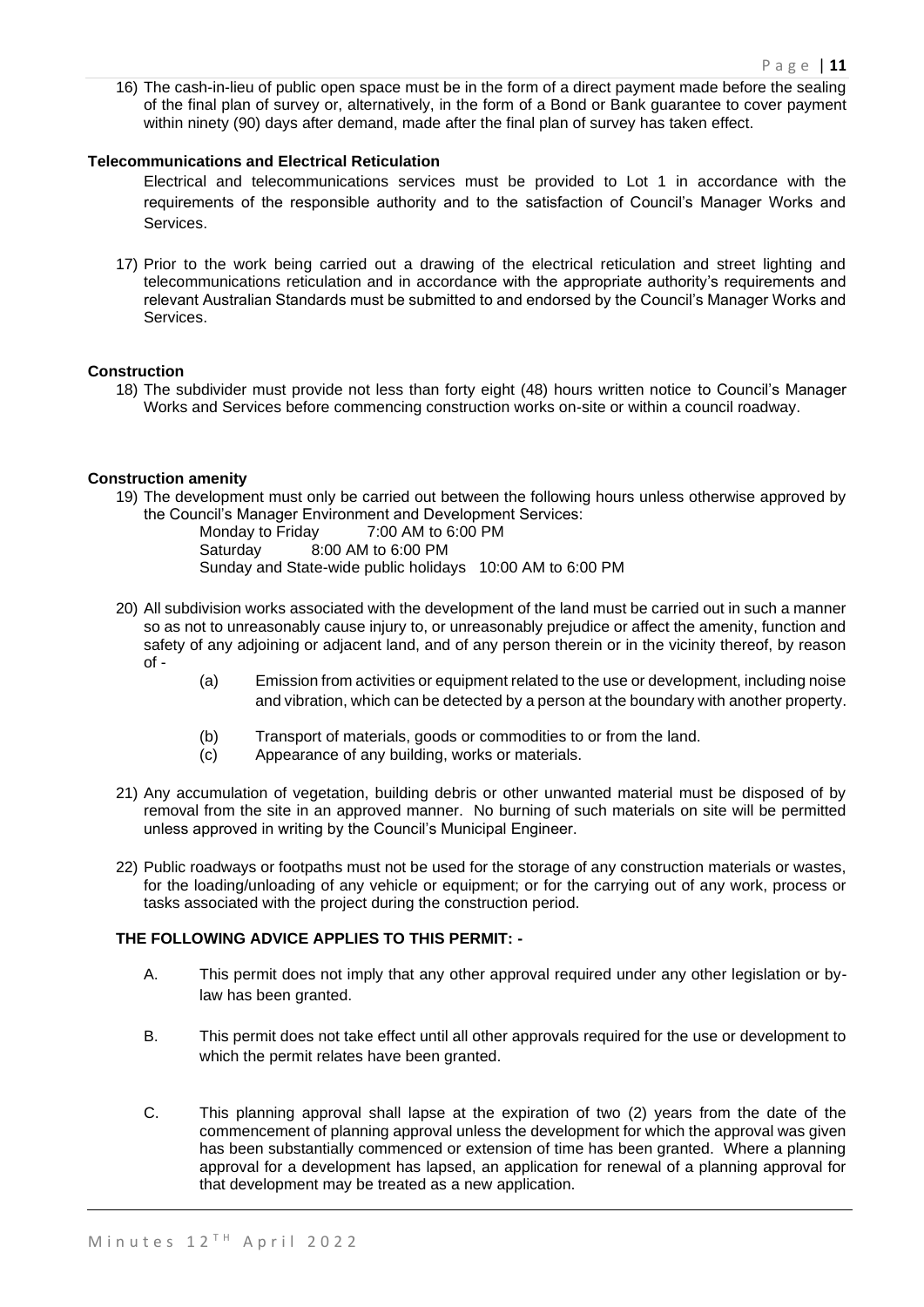D. The proposed works are located within The Bothwell Heritage Precinct. Separate planning approval is required for any works, or development, including vegetation removal.

**CARRIED**

## **FOR the Motion**

Mayor L Triffitt, Deputy Mayor J Allwright, Clr A Archer, Clr A Bailey, Clr A Campbell, Clr R Cassidy, Clr J Honner, Clr J Poore

## **15.2 DA2022/10: REPLACEMENT WINDOWS, FENCE AND WEATHERBOARDS, DEMOLITION OUTBUILDING & REPLACEMENT OUTBUILDING (SHIPPING CONTAINER) AND CONSTRUCTION OF COVERED AREA: 4 DENNISTOUN ROAD, BOTHWELL**

### **RECOMMENDATION FROM PLANNING COMMITTEE:**

**Moved:** Deputy Mayor J Allwright **Seconded:** Clr R Cassidy

**THAT** the Planning Authority:

### **2. Approve with altered conditions:-**

In accordance with section 57 of the Land Use Planning and Approvals Act 1993 the Planning Authority **Approve** the Development Application DA2022/10: Replacement Windows, Fence and Weatherboards, Demolition Outbuilding & Replacement Outbuilding (shipping container) and construction of covered area: 4 Dennistoun Road, Bothwell, subject to conditions as specified below.

### **Recommended Conditions**

#### **General**

- 1) The use or development must be carried out substantially in accordance with the application for planning approval the endorsed drawings (except where modified by conditions below), and with the conditions of this permit and must not be altered or extended without the further written approval of Council.
- 2) This permit shall not take effect and must not be acted on until 15 days after the date of receipt of this letter or the date of the last letter to any representor, whichever is later, in accordance with Section 53 of the *Land Use Planning and Approvals Act 1993*.

#### **Heritage**

- 3) The replacement of the windows and weatherboards is not approved as proposed. Prior to commencement of works to the dwelling a report must be submitted to the satisfaction of Council's General Manager and will form part of this Permit once approved.
- 4) The report must explore all feasible alternative building materials and make a recommendation, taking into account the heritage significance of the streetscapes and landscapes of the town and the requirements of the Bothwell Heritage Precinct.

### **Approved Use**

5) The outbuilding is approved as ancillary to the Residential use only and must not be used for any other purpose unless in accordance with a permit issued by Council or as otherwise permitted by Council's planning scheme.

#### **Front Fence**

- 6) Front fences must comply with all of the following:
	- (a) fences, walls and gates of greater height than 1.5 m must not be erected within 4.5 m of the frontage:
	- (b) fences along a frontage must be at least 50% transparent above a height of 1.2 m;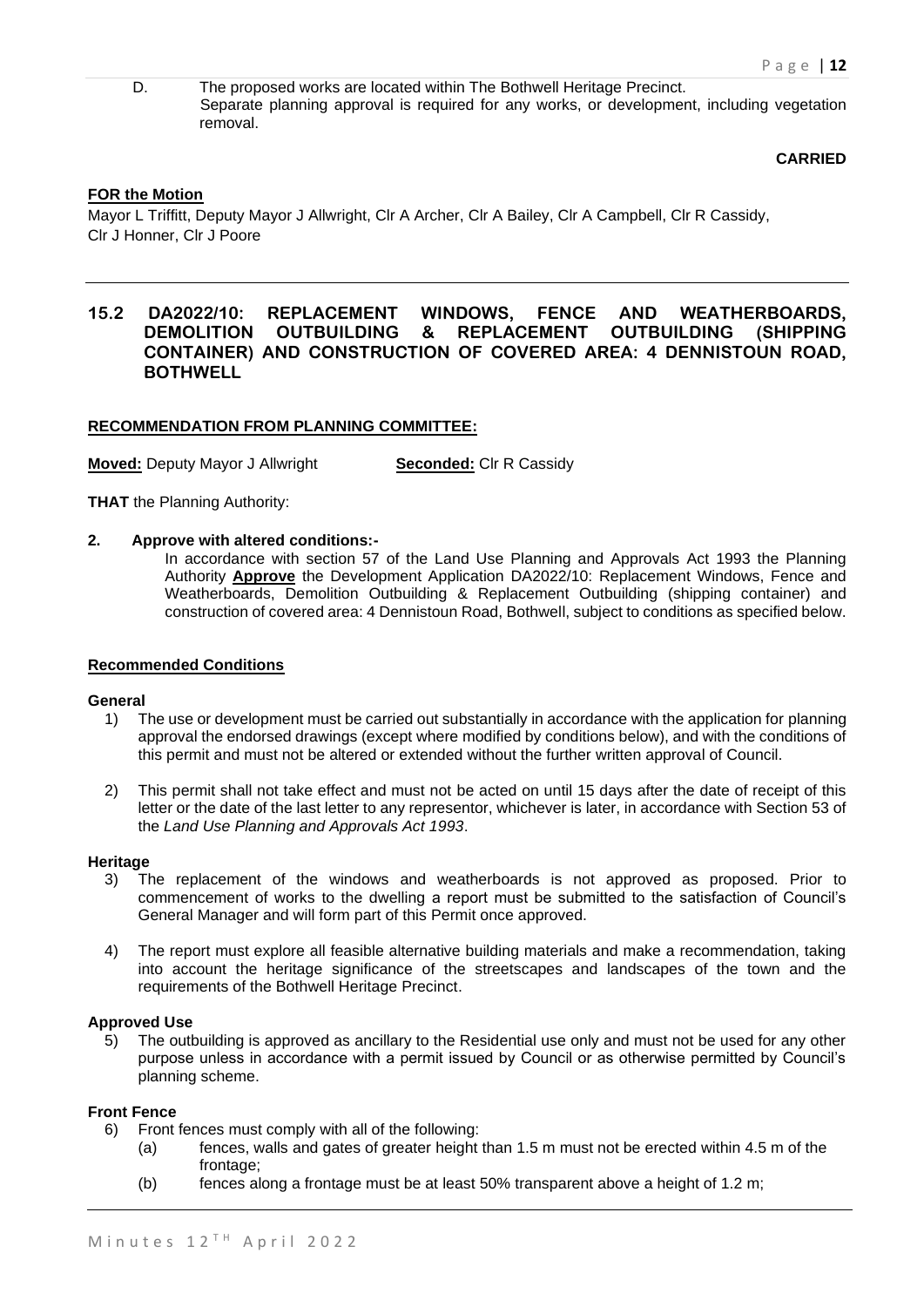(c) fences and gates must be sympathetic in design, (including height, form, scale and materials) to the style, period and characteristics of the precinct.

## **Amenity**

7) The external metal building surfaces of the outbuilding (shipping container) and covered area must be clad in non-reflective pre-coated metal sheeting or painted to the satisfaction of the Council's Planning Officer.

## **Services**

8) The developer must pay the cost of any alterations and/or reinstatement to existing services, Council infrastructure or private property incurred as a result of the development. Any work required is to be specified or undertaken by the authority concerned.

## **Stormwater**

9) Drainage from the proposed development must be retained on site or drain to a legal discharge point to the satisfaction of Councils Manager Development & Environmental Services and in accordance with a Plumbing permit issued by the Permit Authority in accordance with the Building Act 2016.

## **Construction Amenity**

10) The development must only be carried out between the following hours unless otherwise approved by the Council's Manager of Development and Environmental Services:

| Monday to Friday                      | 7:00 a.m. to 6:00 p.m.  |
|---------------------------------------|-------------------------|
| Saturdav                              | 8:00 a.m. to 6:00 p.m.  |
| Sunday and State-wide public holidays | 10:00 a.m. to 6:00 p.m. |

- 11) All works associated with the development of the land shall be carried out in such a manner so as not to unreasonably cause injury to, or prejudice or affect the amenity, function and safety of any adjoining or adjacent land, and of any person therein or in the vicinity thereof, by reason of:
	- a. Emission of noise, artificial light, vibration, odour, fumes, smoke, vapour, steam, ash, dust, waste water, waste products, grit or otherwise.
	- b. The transportation of materials, goods and commodities to and from the land.
	- c. Obstruction of any public footway or highway.
	- d. Appearance of any building, works or materials.
	- e. Any accumulation of vegetation, building debris or other unwanted material must be disposed of by removal from the site in an approved manner. No burning of such materials on site will be permitted unless approved in writing by the Council's Manager of Development and Environmental Services.
- 12) Public roadways or footpaths must not be used for the storage of any construction materials or wastes, for the loading/unloading of any vehicle or equipment; or for the carrying out of any work, process or tasks associated with the project during the construction period.
- 13) The developer must make good and/or clean any footpath, road surface or other element damaged or soiled by the development to the satisfaction of the Council's Manger of Works and Technical Services.

## **The following advice applies to this permit:**

- A. This Planning Permit does not imply that any other approval required under any other legislation has been granted.
- B. This Planning Permit is in addition to the requirements of the Building Act 2016. Approval in accordance with the Building Act 2016 may be required prior to works commencing. A copy of the Directors Determination – categories of Building Work and Demolition Work is available via the CBOS website: Director's Determination - [Categories of Building and Demolition Work \(PDF, 504.4 KB\)](https://www.cbos.tas.gov.au/__data/assets/pdf_file/0014/405014/Directors-Determination-Categories-of-Building-and-Demolition-Work-July-2017.pdf) or for Low Risk Building Work information go to: [Consumer Guide to Low Risk Building and Plumbing Work.](https://www.cbos.tas.gov.au/__data/assets/pdf_file/0004/404941/Fact-Sheet-Consumer-guide-to-low-risk-building-and-plumbing-work.pdf)
- C. If you notify Council that you intend to commence the use or development before the date specified above you forfeit your right of appeal in relation to this permit.
- D. This planning approval shall lapse at the expiration of two (2) years from the date of the commencement of planning approval if the development for which the approval was given has not been substantially commenced. Where a planning approval for a development has lapsed, an application for renewal of a planning approval for that development shall be treated as a new application.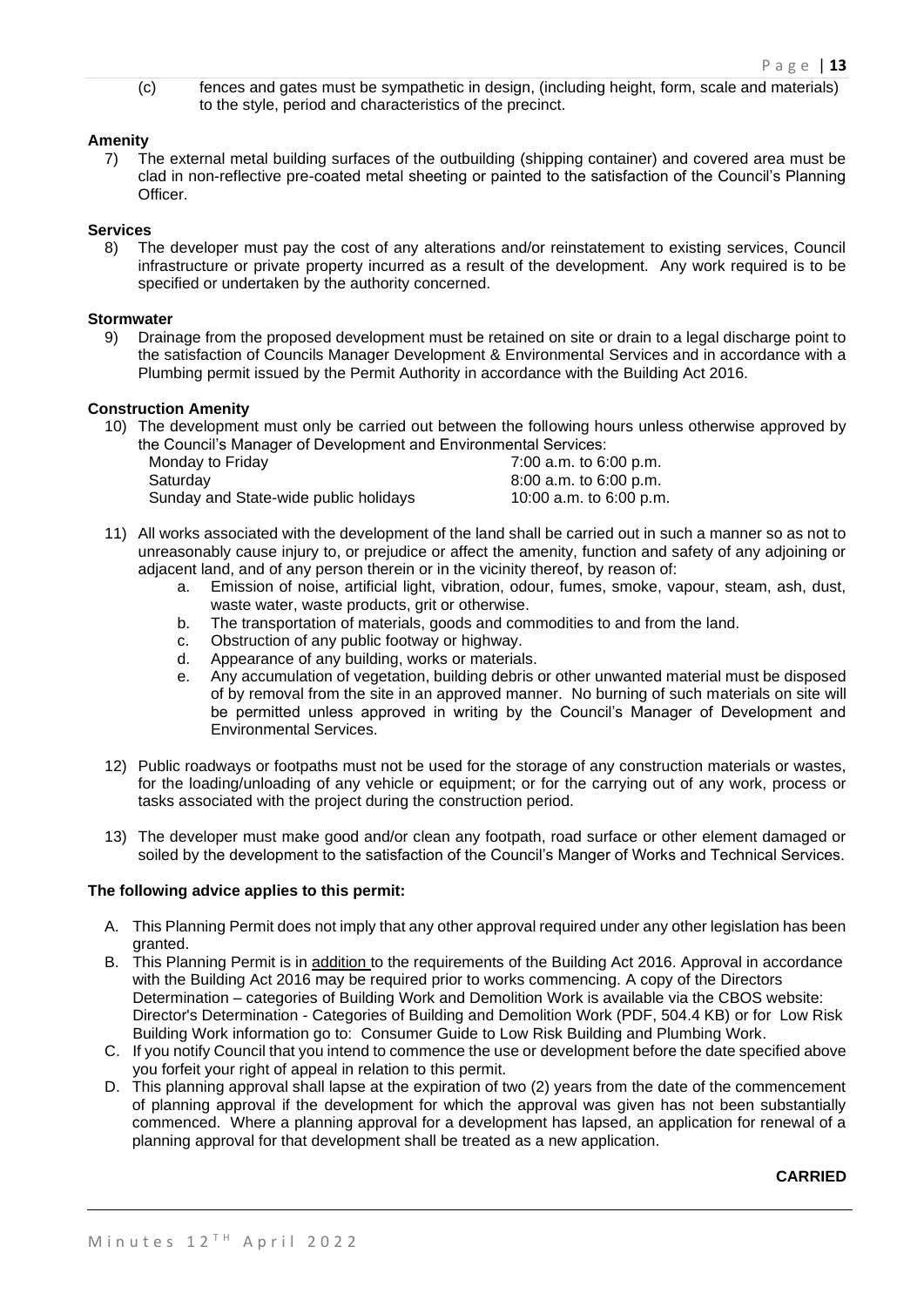Mayor L Triffitt, Deputy Mayor J Allwright, Clr A Archer, Clr A Bailey, Clr A Campbell, Clr R Cassidy, Clr J Honner, Clr J Poore

## **15.3 DA2022/01: VISITOR ACCOMMODATION (3 UNITS): 1 CRAMPS BAY ESPLANADE, CRAMPS BAY (See supporting documents as a separate attachment)**

#### **RECOMMENDATION FROM PLANNING COMMITTEE**

**Moved:** Clr R Cassidy **Seconded:** Clr J Poore

**THAT** the Planning Authority:

**1. Approve in accordance with the Recommendation:-**

In accordance with section 57 of the Land Use Planning and Approvals Act 1993 the Planning Authority **Approve** the Development Application DA2022/01 for Visitor accommodation (3 units) at 1 Cramps Bay Esplanade, Cramps Bay, subject to conditions in accordance with the Recommendation.

### **Recommended Conditions**

General

- 1) The use or development must be carried out substantially in accordance with the application for planning approval, the endorsed drawings and with the conditions of this permit and must not be altered or extended without the further written approval of Council.
- 2) This permit shall not take effect and must not be acted on until 15 days after the date of receipt of this letter or the date of the last letter to any representor, which ever is later, in accordance with section 53 of the land Use Planning And Approvals Act 1993.

Approved Use

3) The development is approved for use as *Visitor accommodation* only and must not be used for any other purpose unless in accordance with a permit issued by Council or as otherwise permitted by Council's planning scheme.

Management Plan

4) A management plan including emergency procedures and contact information for the site operator is to be kept on the premises at all times and provided to Council prior to first use of the approved use and development.

Amenity

- 5) The proposed colours and materials for the walls and roof as shown on the approved drawings are accepted. Any variation in the colours and materials must be submitted to and approved by Council's General Manager.
- 6) All external metal building surfaces must be clad in non-reflective pre-coated metal sheeting or painted to the satisfaction of the Council's General Manager.
- 7) External lighting must be designed and baffled to ensure no light spill to surrounding properties to the satisfaction of the Council's General Manager.

Landscaping

8) Prior to building approval being issued by Council, a landscape plan is to be submitted, to the satisfaction of the Council's General Manager. The landscaping plan is to provide suitable landscape screening and visual softening of the outbuilding from adjoining properties to the south and from Wilburville Road. Plant numbers and species (common and botanical names) are to be described in the plan.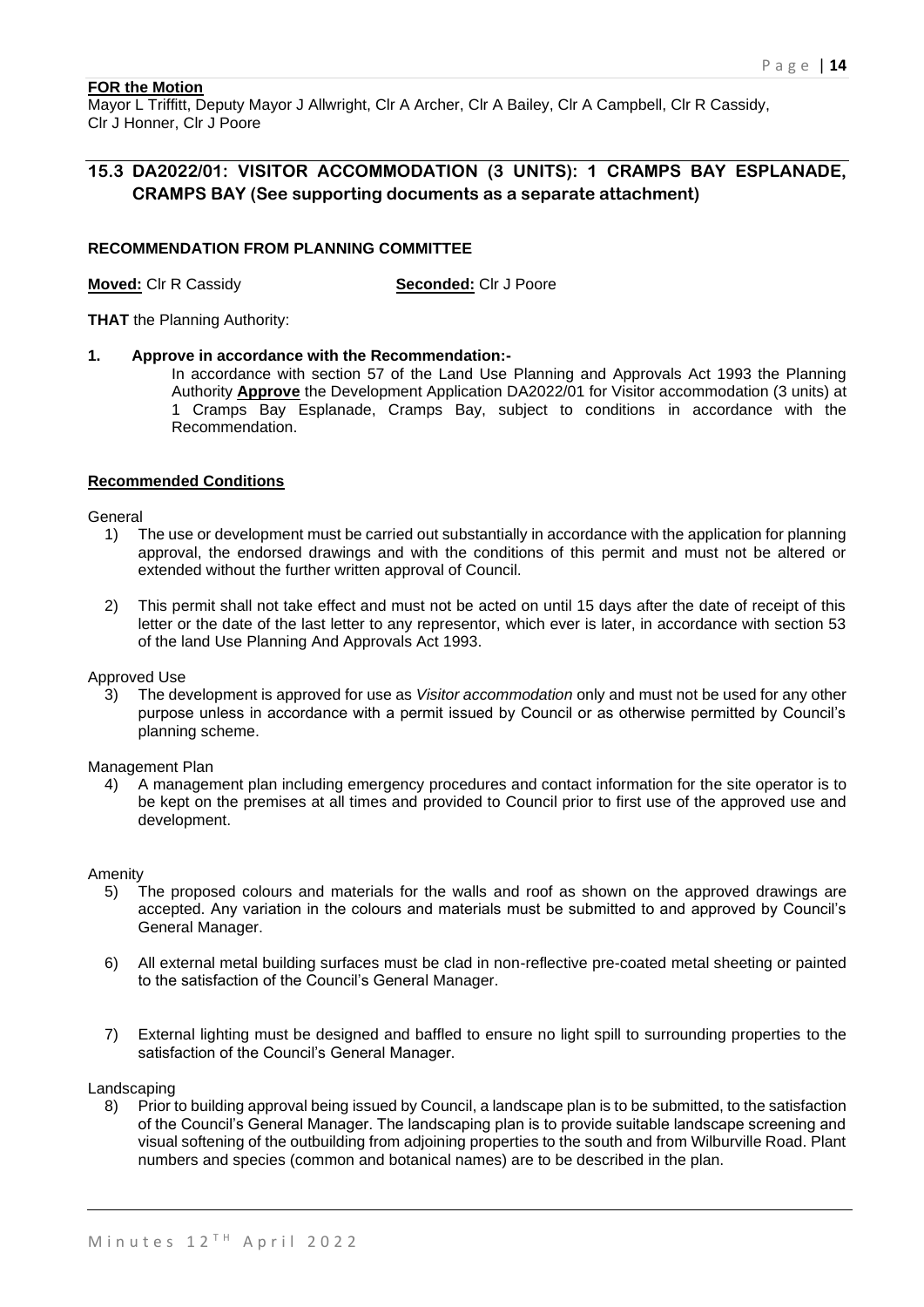9) The landscaping works must be completed in accordance with the endorsed landscape plan, per condition 5 of this permit, within three (3) months of the date of this permit and to the satisfaction of the Planning Officer. All landscaping must continue to be maintained to the satisfaction of Council.

Parking & Access

- 10) At least six (6) parking spaces must be provided on the land at all times for the use of the occupiers in accordance with Standards Australia (2004): Australian Standard AS 2890.1 - 2004 – Parking Facilities Part 1: Off Street Car Parking; Standards Australia, Sydney.
- 11) The internal driveway and areas set-aside for parking and associated access and turning must be provided in accordance with Standards Australia (2004): Australian Standard AS 2890.1 - 2004 – Parking Facilities Part 1: Off Street Car Parking; Standards Australia, Sydney and Tasmanian Municipal Standard Specifications and Drawings to the satisfaction of Council's General Manager, and must include all of the following;
	- a. Constructed with a durable all weather gravel pavement;
	- b. Appropriately drained, avoiding concentrated flows to the road; and
	- c. Be in accordance with an approved bushfire management plan.
- 12) All areas set-aside for parking and associated turning, and access must be completed before the use commences and must continue to be maintained to the satisfaction of the Council's General Manager.
- 13) Prior to construction of the access, design drawings to the satisfaction of the Council's General Manager, must be submitted to and approved by Council before any works associated with development of the land commence.
- 14) The developer must provide not less than forty eight (48) hours written notice to Council's Works Manager before commencing construction works on-site or within a council roadway.
- 15) Before any work begins in a public road reserve, a Traffic Management Plan prepared by a suitably qualified person in accordance with current Department of State Growth standards must be submitted to Council. The Traffic Management Plan shall form part of the permit when approved.

#### Services

16) The developer must pay the cost of any alterations and/or reinstatement to existing services, Council infrastructure or private property incurred as a result of the development. Any work required is to be specified or undertaken by the authority concerned.

#### **Stormwater**

17) Drainage from the proposed development must be retained on site or drain to a legal discharge point to the satisfaction of Council's General Manager and in accordance with any requirements of the Building Act 2016.

## **Wastewater**

18) Wastewater from the development must discharge to an on-site waste disposal system in accordance with a Plumbing permit issued by the Permit Authority in accordance with the Building Act 2016.

#### Weed management

- 19) Prior to or in conjunction with lodgment of a building application, a weed management plan prepared by a suitably qualified person (or as otherwise approved) must be submitted to the satisfaction of Councils General Manager.
- 20) The approved weed management plan will form part of this permit and is to be implemented during and after construction to the satisfaction of Councils General Manager.

#### Soil and Water Management

- 21) Before any work commences a soil and water management plan (SWMP) prepared in accordance with the guidelines Soil and Water Management on Building and Construction Sites, by the Derwent Estuary Programme and NRM South, must be approved by Council's General Manager before development of the land commences. The SWMP shall form part of this permit when approved.
- 22) Before any work commences install temporary run-off, erosion and sediment controls in accordance with the recommendations of the approved SWMP and maintain these controls at full operational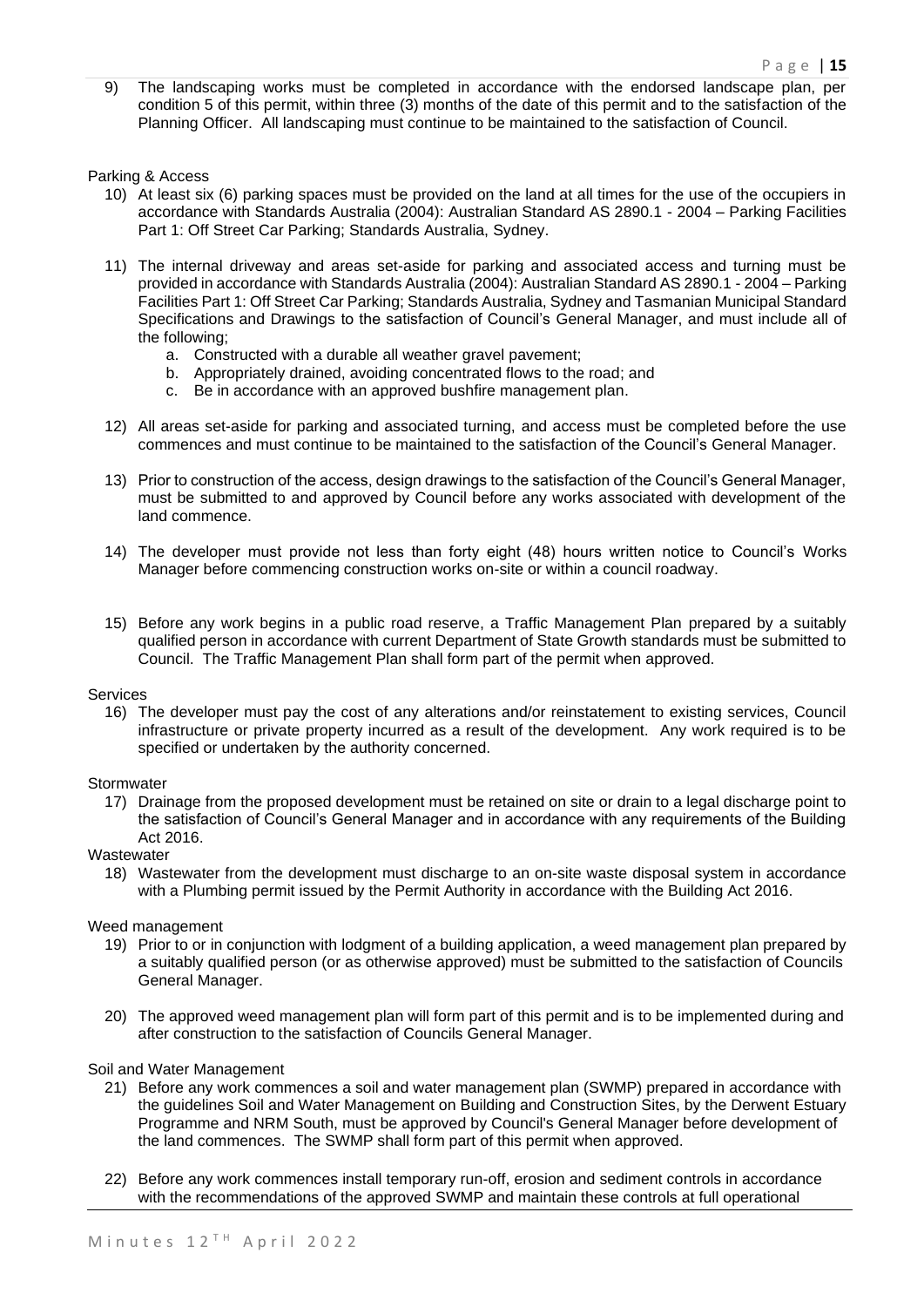capacity until the land is effectively rehabilitated and stabilised after completion of the development in accordance with the guidelines Soil and Water Management on Building and Construction Sites, by the Derwent Estuary Programme and NRM South and to the satisfaction of Council's General Manager.

Construction Amenity

- 23) The development must only be carried out between the following hours unless otherwise approved by the Council's Manager of Development and Environmental Services: Monday to Friday 7:00 a.m. to 6:00 p.m. Saturday 8:00 a.m. to 6:00 p.m. Sunday and State-wide public holidays 10:00 a.m. to 6:00 p.m.
- 24) All works associated with the development of the land shall be carried out in such a manner so as not to unreasonably cause injury to, or prejudice or affect the amenity, function and safety of any adjoining or adjacent land, and of any person therein or in the vicinity thereof, by reason of:
- 25) Emission of noise, artificial light, vibration, odour, fumes, smoke, vapour, steam, ash, dust, waste water, waste products, grit or otherwise.
- 26) The transportation of materials, goods and commodities to and from the land.
	- a. Obstruction of any public roadway or highway.
	- b. Appearance of any building, works or materials.
	- c. Any accumulation of vegetation, building debris or other unwanted material must be disposed of by removal from the site in an approved manner. No burning of such materials on site will be permitted unless approved in writing by the Council's Manager of Development and Environmental Services.
- 27) The developer must make good and/or clean any road surface or other element damaged or soiled by the development to the satisfaction of the Council's Manger of Works and Technical Services.

#### **The following advice applies to this permit:**

- A. This Planning Permit does not imply that any other approval required under any other legislation has been granted.
- B. This Planning Permit is in addition to the requirements of the Building Act 2016. Approval in accordance with the Building Act 2016 may be required prior to works commencing. A copy of the Directors Determination – categories of Building Work and Demolition Work is available via the Customer Building and Occupational Services (CBOS) website.
- C. This planning approval shall lapse at the expiration of two (2) years from the date of the commencement of planning approval if the development for which the approval was given has not been substantially commenced. Where a planning approval for a development has lapsed, an application for renewal of a planning approval for that development shall be treated as a new application.
- D. The issue of this permit does not ensure compliance with the provisions of the *Threatened Species Protection Act 1995* or the *Commonwealth Environmental Protection and Biodiversity Protection Act 1999*. The applicant may be liable to complaints in relation to any non-compliance with these Acts and may be required to apply to the Threatened Species Unit of the Department of Primary Industry, Parks, Water & Environment or the Commonwealth Minister for a permit.
- E. This permit does not ensure compliance with the *Aboriginal Heritage Act 1975*. It is recommended that you conduct a property search with Aboriginal Heritage Tasmania prior to commencing works – see this website for further details: <https://www.aboriginalheritage.tas.gov.au/assessment-process>
- F. The prevention of spread of any declared weeds from your site is legal requirement under the Weed Management Act 1999. Follow the guidelines of the *Weed and Disease Planning and Hygiene Guidelines - Preventing the spread of weeds and diseases in Tasmania* to ensure you are meeting this requirement. This can be found at [www.dpipwe.tas.gov.au.](http://www.dpipwe.tas.gov.au/)

## **CARRIED7/1**

### **FOR the Motion**

Deputy Mayor J Allwright, Clr A Archer, Clr A Bailey, Clr A Campbell, Clr R Cassidy,Clr J Honner, Clr J Poore **AGIANST the Motion**

Mayor L Triffitt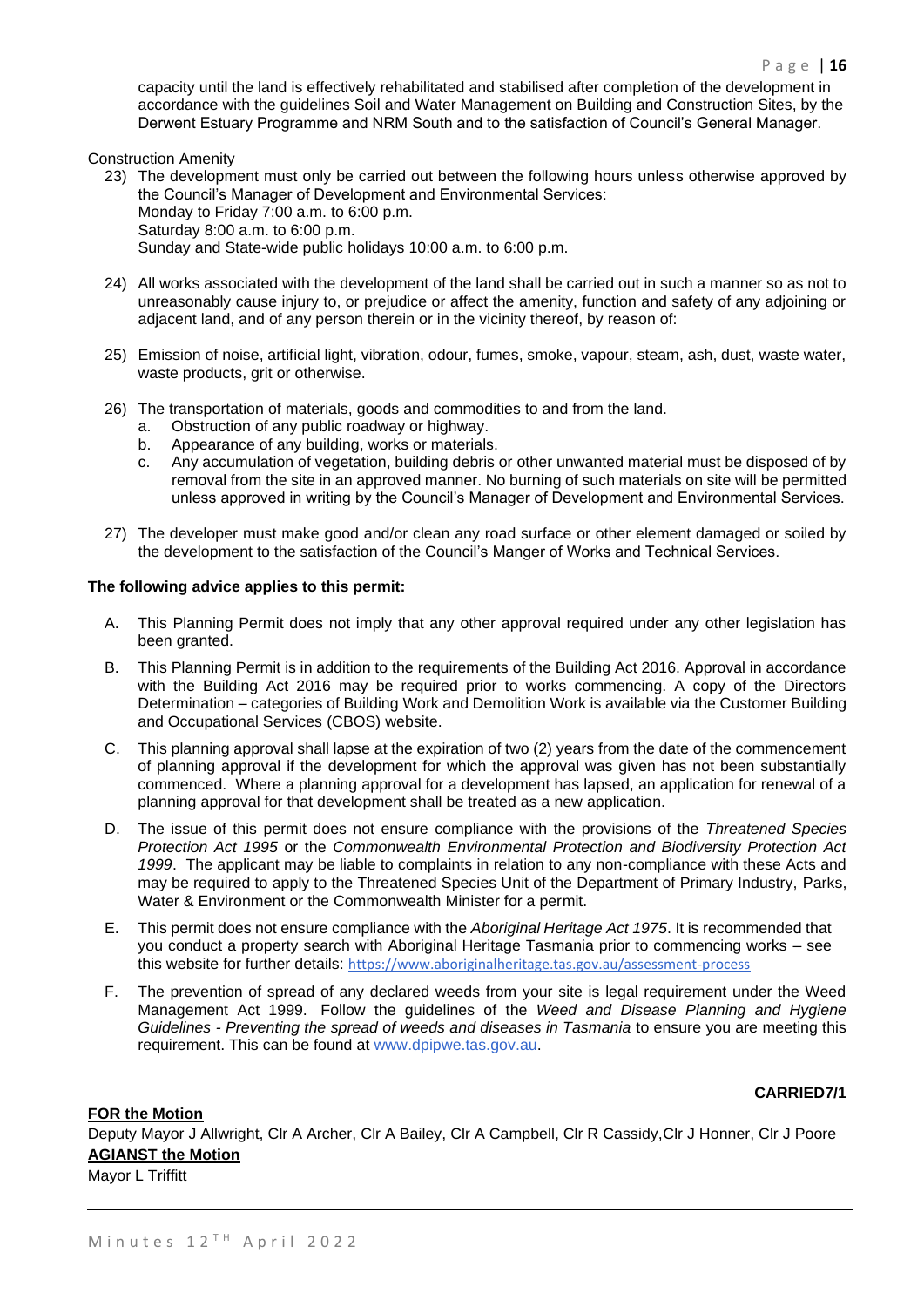## **15.4 BUSHFIRE PRONE AREA MAPPING**

## *NOTED*

*Louisa Brown (Planning Officer) left the meeting at 11.45*

## **15.5 TRANSITION TO PRIVATE BUILDING SURVEYORS**

**Moved:** Clr J Poore **Seconded:** Deputy Mayor J Allwright

## **THAT:**

- 1. Central Highlands Council cease to provide Building Surveying Services from 1 July 2022;<br>2. All current permit holders, issued under Council's Building Surveyor, be notified of the ch
- All current permit holders, issued under Council's Building Surveyor, be notified of the change and the expiry date of their permit by letter; and
- 3. Advertise the changes.

**CARRIED5/3**

## **FOR the Motion** Deputy Mayor J Allwright, Clr A Bailey, Clr A Campbell, Clr J Honner, Clr J Poore **AGAINST the Motion** Mayor L Triffitt, Clr A Archer, Clr R Cassidy,

*Mayor Triffitt left the room at 11.42am and Deputy Mayor Allwright took the chair.*

*Mayor Triffitt returned to the room at 11.45am.*

## **15.6 COVID 19 INFORMATION UPDATE**

## *NOTED*

## **15.7 WASTE LEVY AND RESOURCE RECOVERY**

**Moved:** Clr J Honner **Seconded:** Clr J Poore

## **THAT**

- Council allocate \$5000 annually for a Volumetric Survey of the Hamilton Landfill as required by section 36 of the *Waste and Resource Recovery Bill 2021;*
- *Council allocate in this years budget \$2000 for the production of a Compliance Plan; and*
- *Council allocate \$5000 in the budget for training and record keeping requirements.*

**CARRIED**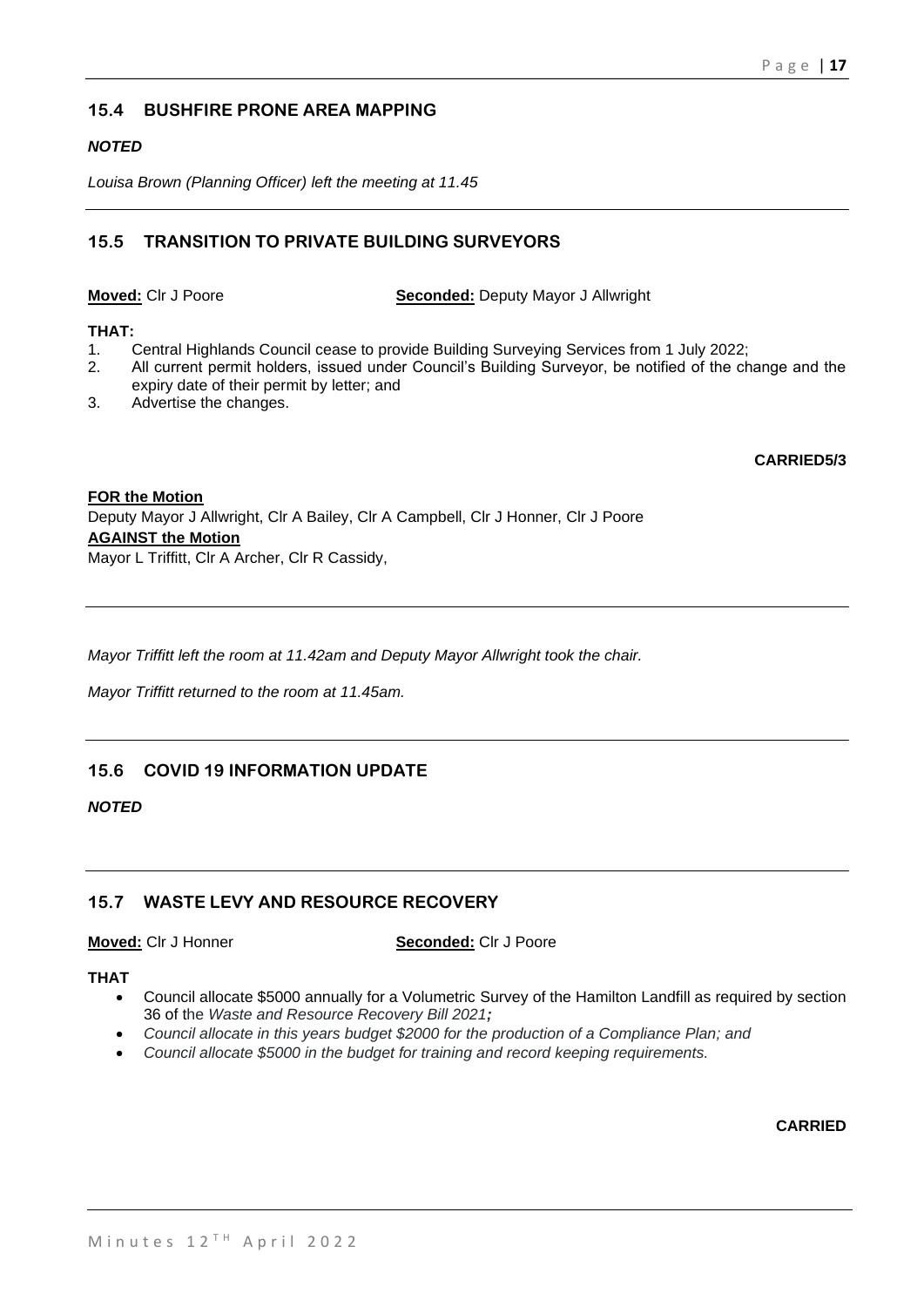Mayor L Triffitt, Deputy Mayor J Allwright, Clr A Archer, Clr A Bailey, Clr A Campbell, Clr R Cassidy, Clr J Honner, Clr J Poore

## **15.8 DES BRIEFING REPORT**

## **PLANNING PERMITS ISSUED UNDER DELEGATION**

The following planning permits have been issued under delegation during the past month.

## **NO PERMIT REQUIRED**

| DA NO.       | <b>APPLICANT</b>      | <b>LOCATION</b>                             | <b>PROPOSAL</b>                            |
|--------------|-----------------------|---------------------------------------------|--------------------------------------------|
| 2022 / 00020 | J L Hampton           | 10635 Highland Lakes Road,<br>Doctors Point | <b>Dwelling Alterations &amp; Addition</b> |
| 2022 / 00027 | K H Cooke             | 371 Tods Corner Road, Tods<br>Corner        | <b>Outbuilding (Shipping</b><br>Container) |
| 2022 / 00029 | <b>Pettit Designs</b> | 7 Robertson Road, Miena                     | <b>Dwelling Addition</b>                   |

## **PERMITTED USE**

| DA NO.       | <b>APPLICANT</b>       | <b>LOCATION</b>               | <b>PROPOSAL</b>          |
|--------------|------------------------|-------------------------------|--------------------------|
| 2022 / 00009 | Dept Of Police, Fire & | 3457 Lyell Highway, Gretna    | Extension                |
|              | Emergency              |                               |                          |
|              | Management             |                               |                          |
|              |                        |                               |                          |
| 2022 / 00019 | A L Ford               | 47 Bronte Estate Road, Bronte | Outbuilding              |
|              |                        | Park                          |                          |
|              |                        |                               |                          |
| 2022 / 00026 | S R Fry, A Djuric      | 4 Barrack Street, Bothwell    | Change of Use to Visitor |
|              |                        |                               | Accommodation            |
|              |                        |                               |                          |

## **DISCRETIONARY USE**

| DA NO.       | <b>APPLICANT</b>           | <b>LOCATION</b>           | <b>PROPOSAL</b>        |
|--------------|----------------------------|---------------------------|------------------------|
| 2022 / 00016 | Design To Live Pty Ltd     | 55 Dolerite Crescent,     | <b>Deck</b>            |
|              |                            | Flintstone                |                        |
|              |                            |                           |                        |
| 2022 / 00017 | <b>Telstra Corporation</b> | Meadsfield Road, Bothwell | <b>Utility Upgrade</b> |
| 2022 / 00012 | <b>Engineering Plus</b>    | 752 Arthurs Lake Road,    | Outbuilding            |
|              |                            | <b>Arthurs Lake</b>       |                        |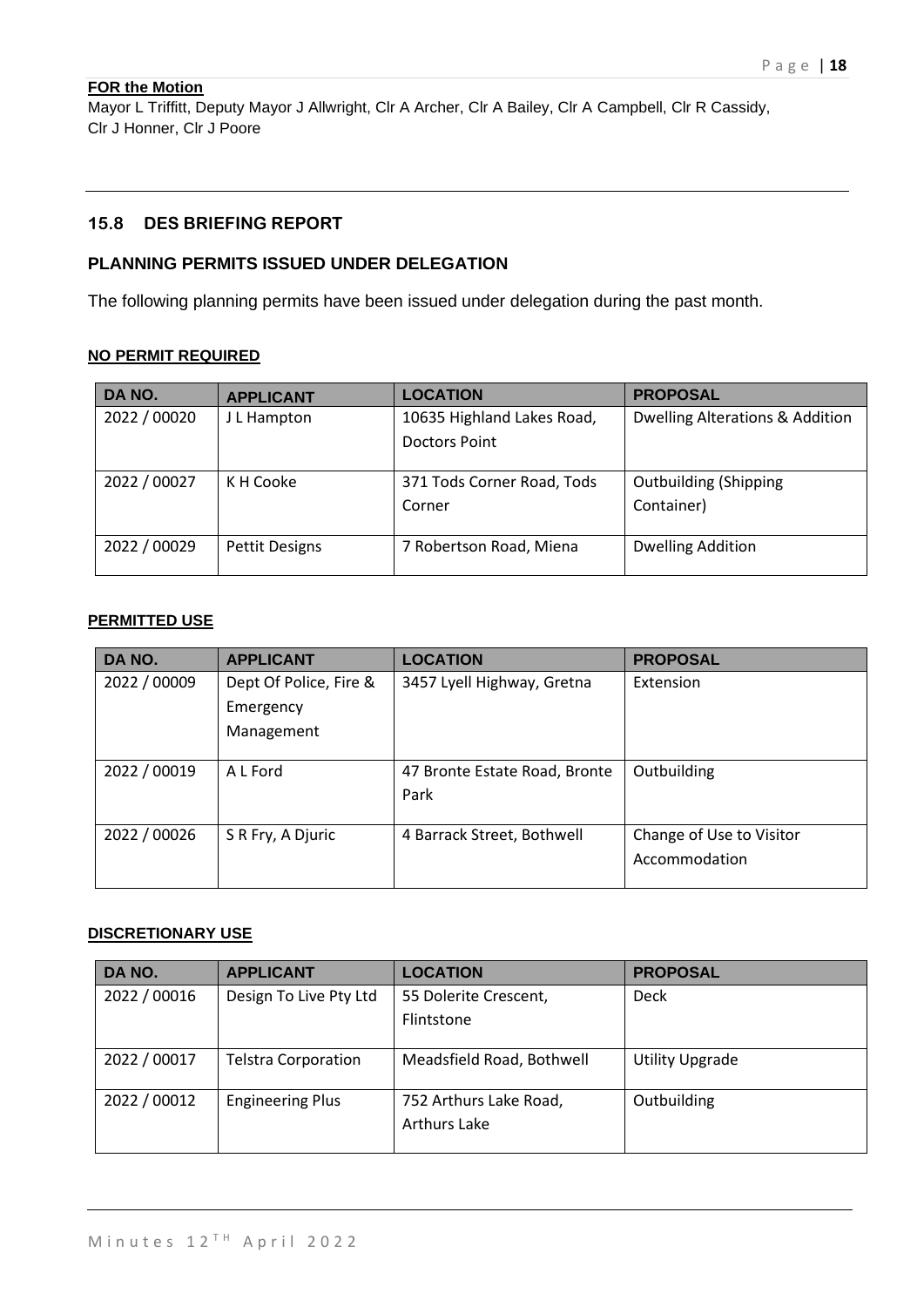| 2022/00008 | L G Urquhart | Lot 4 Holmes Road, Ellendale | Dwelling and Outbuilding |
|------------|--------------|------------------------------|--------------------------|
|            |              | $\sqrt{(C}T 11291/4)$        |                          |

## **ANIMAL CONTROL**

## **IMPOUNDED DOGS**

No dogs have been impounded during the past month.

### **STATISTICS AS OF 6 APRIL 2022**

#### **Registrations**

Total Number of Dogs Registered in 2020/2021 Financial Year – 978

2021/2022 renewal have been issued.

- Number of Dogs Currently Registered 926
- Number of Dogs Pending Re-Registration 29

#### **Kennel Licences**

Total Number of Kennel Licences Issued for 2020/2021 Financial Year – 29

2021/2022 Renewal have been Issued.

- Number of Licenses Issued –30
- Number of Licences Pending 0

*Graham Rogers (Manager DES) left the meeting at 12.08*

## **16.0 WORKS & SERVICES**

**Moved:** Clr A Bailey **Seconded:** Clr J Honner

**THAT** the Works & Services Report be received.

**CARRIED**

## **FOR the Motion**

Mayor L Triffitt, Deputy Mayor J Allwright, Clr A Archer, Clr A Bailey, Clr A Campbell, Clr R Cassidy, Clr J Honner, Clr J Poore

## **16.1 TARGA TASMANIA 2022 – CORRESPONDENCE RECEIVED**

## **NOTED**

## **16.2 CAPITAL PLANT REPLACEMENT**

**Moved:** Clr A Bailey **Seconded:** Clr A Campbell

1, **THAT** Council allocates an extra \$18,085 for the purchase of a McConnel PA6075 Reach Mower

2, **THAT** Council accepts the quote from International Mowers of \$98,085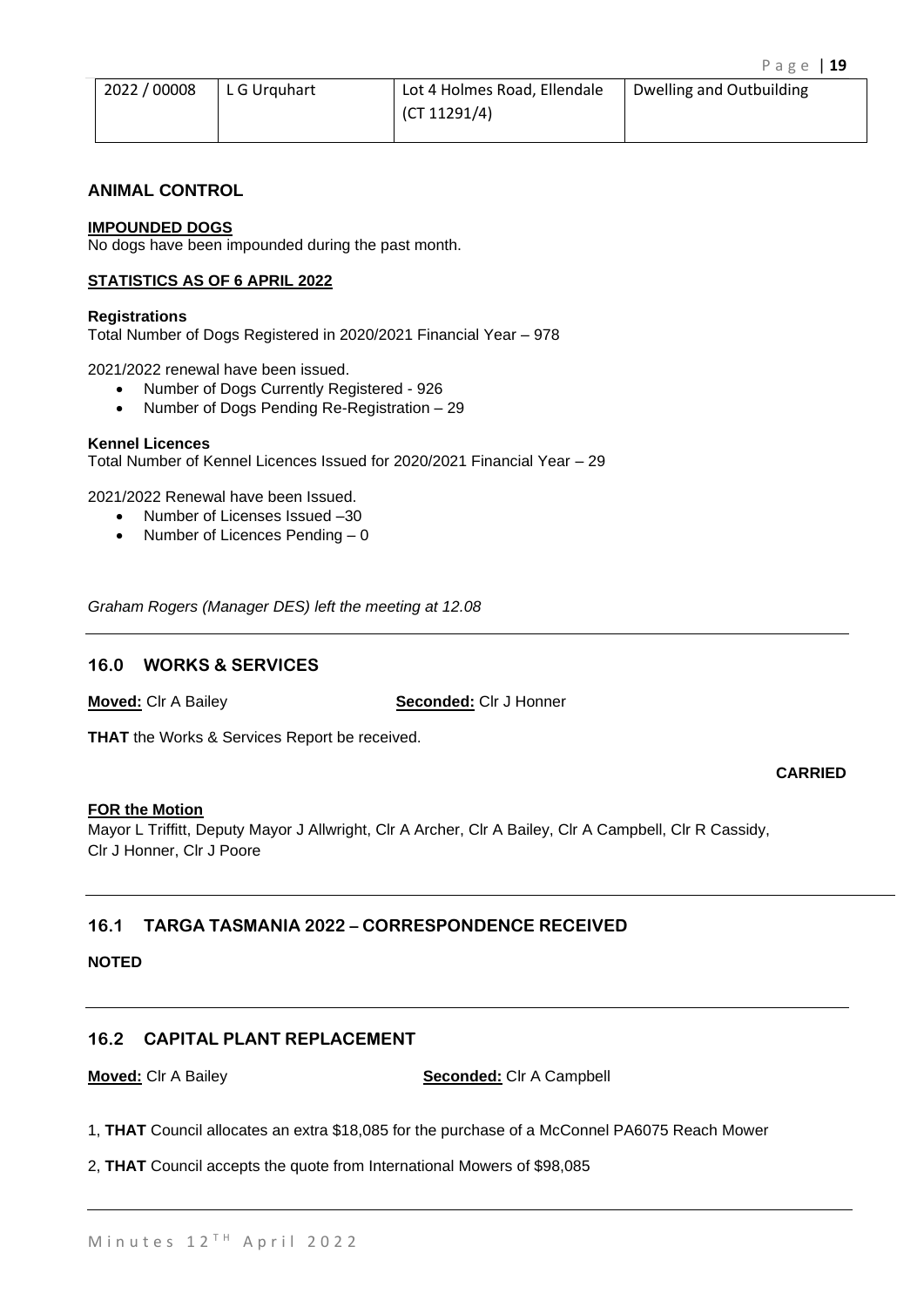Mayor L Triffitt, Deputy Mayor J Allwright, Clr A Archer, Clr A Bailey, Clr A Campbell, Clr R Cassidy, Clr J Honner, Clr J Poore

## **16.3 ELECTRONIC SCORE BOARD – BOTHWELL RECREATION GROUND**

## **NOTED**

## **CENTRAL HIGHLANDS OUTDOOR WORKFORCE**

Jason Branch Works & Services Manager informed the meeting that the current workforce has done some exceptional work recently that needs to be acknowledged. The enthusiasm and talent shown has been a credit to them, the Central Highlands cover a large area with numerous assets to maintain.

**Moved:** Clr J Poore **Seconded:** Clr A Campbell

THAT Mayor Triffitt draft a letter to each Council employee thanking them and commending their outstanding efforts during an extremely difficult time.

**CARRIED**

**CARRIED**

### **FOR the Motion**

Mayor L Triffitt, Deputy Mayor J Allwright, Clr A Archer, Clr A Bailey, Clr A Campbell, Clr R Cassidy, Clr J Honner, Clr J Poore

## **17.0 ADMINISTRATION**

**Moved:** Clr A Campbell **Seconded:** Clr J Honner

**THAT** Council move to Agenda item 17.5

### **FOR the Motion**

Mayor L Triffitt, Deputy Mayor J Allwright, Clr A Archer, Clr A Bailey, Clr A Campbell, Clr R Cassidy, Clr J Honner, Clr J Poore

## **17.5 BLUE FARMER BOTHWELL**

**RESOLVED THAT** the concept and discussions around positive mental health is ongoing and not lost once the Blue Farmer is removed from its current location**.** Clr A Campbell to bring ideas on how this can be achieved back to Council.

**Moved:** Clr R Cassidy **Seconded:** Clr J Honner

**THAT** Council move back to Agenda item 17.1

**CARRIED**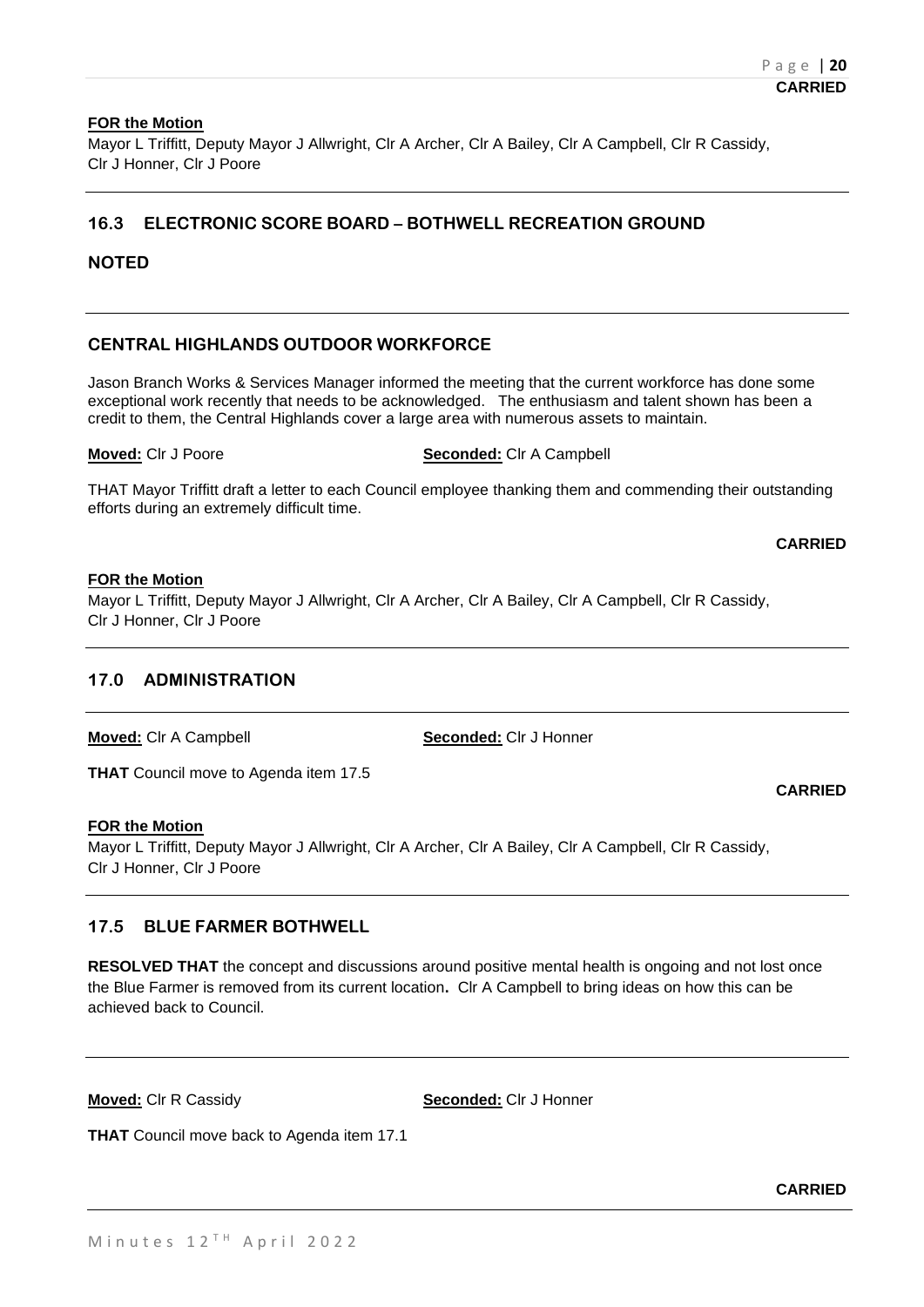Mayor L Triffitt, Deputy Mayor J Allwright, Clr A Archer, Clr A Bailey, Clr A Campbell, Clr R Cassidy, Clr J Honner, Clr J Poore

## **17.1 CONSULTATION ON NEW ABORIGINAL CULTURAL HERITAGE LEGISLATION**

**Moved:** Clr J Honner **Seconded:** Clr A Bailey

**THAT** Councillors provide their comments on the consultation paper on the new Aboriginal Cultural Heritage legislation to the Deputy General Manager by Friday the 15 April 2022 so that Council can provide comments to the Department of Natural Resources and Environment.

**CARRIED**

### **FOR the Motion**

Mayor L Triffitt, Deputy Mayor J Allwright, Clr A Archer, Clr A Bailey, Clr A Campbell, Clr R Cassidy, Clr J Honner, Clr J Poore

*Jason Branch Works & Services Manager left the meeting at 12.23*

## **17.2 CONSULTATION ON STAGE 2 REFORMS OF THE DISABILITY STANDARDS - TRANSPORT (See supporting documents as a separate attachment)**

### **NOTED**

## **17.3 COMMUNITY GRANT APPLICATION – CAMPDRAFTING TASMANIA INC**

**Moved:** Clr J Honner **Seconded:** Clr A Bailey

**THAT** Council provide a community donation to Campdrafting Tasmania Inc of \$300

### **CARRIED**

### **FOR the Motion**

Mayor L Triffitt, Deputy Mayor J Allwright, Clr A Archer, Clr A Bailey, Clr A Campbell, Clr R Cassidy, Clr J Honner, Clr J Poore

## **17.4 HAMILTON SHOW GROUND**

The Hamilton Show Committee attend the March Council meeting requesting that Council undertake the following work on the Hall of Industry Building in the 22/23 financial year due to damage for the October 2021 floods:

**Moved**: Clr J Honner **Seconded**: Clr A Bailey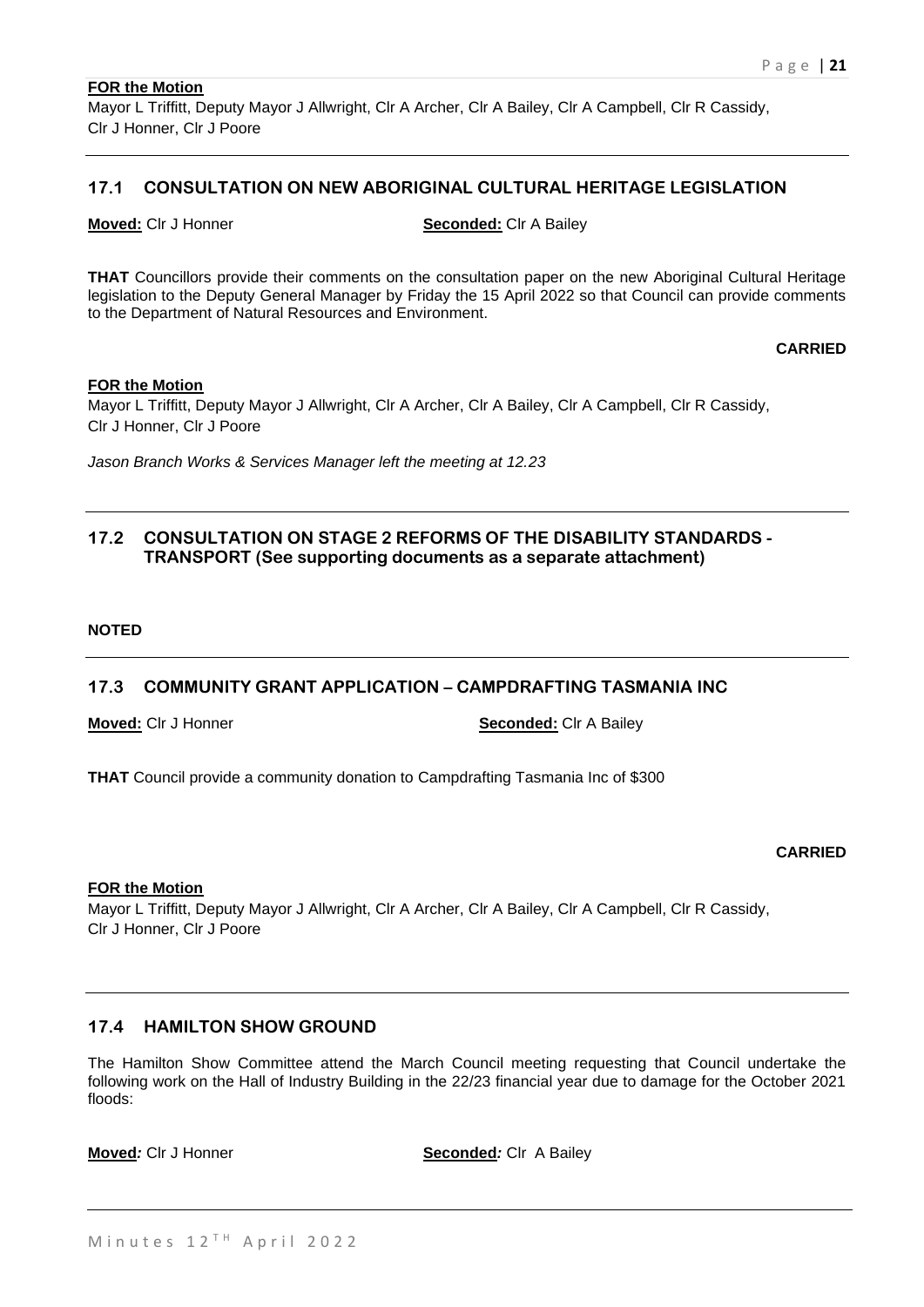**THAT** Council defer this item until the Ordinary Council Meeting scheduled for May.

**CARRIED**

## **FOR the Motion**

Mayor L Triffitt, Deputy Mayor J Allwright, Clr A Archer, Clr A Bailey, Clr A Campbell, Clr R Cassidy, Clr J Honner, Clr J Poore

## **17.6 LOCAL GOVERNMENT ASSOCIATION TASMANIA CALL FOR MOTIONS AND NOTICE OF MEETING**

**Moved***:* Clr J Honner **Seconded***:* Clr J Poore

**THAT** Councillors provide their request for motions to the General Manager by Tuesday the 26 April 2022 so that Council can consider the proposed Local Government Association Tasmania motion at the May Council Meeting.

## **CARRIED**

## **FOR the Motion**

Mayor L Triffitt, Deputy Mayor J Allwright, Clr A Archer, Clr A Bailey, Clr A Campbell, Clr R Cassidy, Clr J Honner, Clr J Poore

## **17.8 COMMUNTY DONATIONS PROGRAM APPLICATION COOPER SMYTHE**

**Moved***:* Clr A Campbell **Seconded***:* Clr A Bailey

**THAT** Council provide a community donation to Cooper Smythe of \$500.

**CARRIED**

### **FOR the Motion**

Mayor L Triffitt, Deputy Mayor J Allwright, Clr A Archer, Clr A Bailey, Clr A Campbell, Clr R Cassidy, Clr J Honner, Clr J Poore

## **17.9 DRAFT BIOSECURITY REGULATIONS**

**Moved**: CIr R Cassidy **Seconded**: CIr J Honner

**THAT** Councillors provide their comments to the General Manager by Friday the 29 April 2022 so that Council can consider a submission on the draft of the Biosecurity Regulations 2022.

**CARRIED**

### **FOR the Motion**

Mayor L Triffitt, Deputy Mayor J Allwright, Clr A Archer, Clr A Bailey, Clr A Campbell, Clr R Cassidy, Clr J Honner, Clr J Poore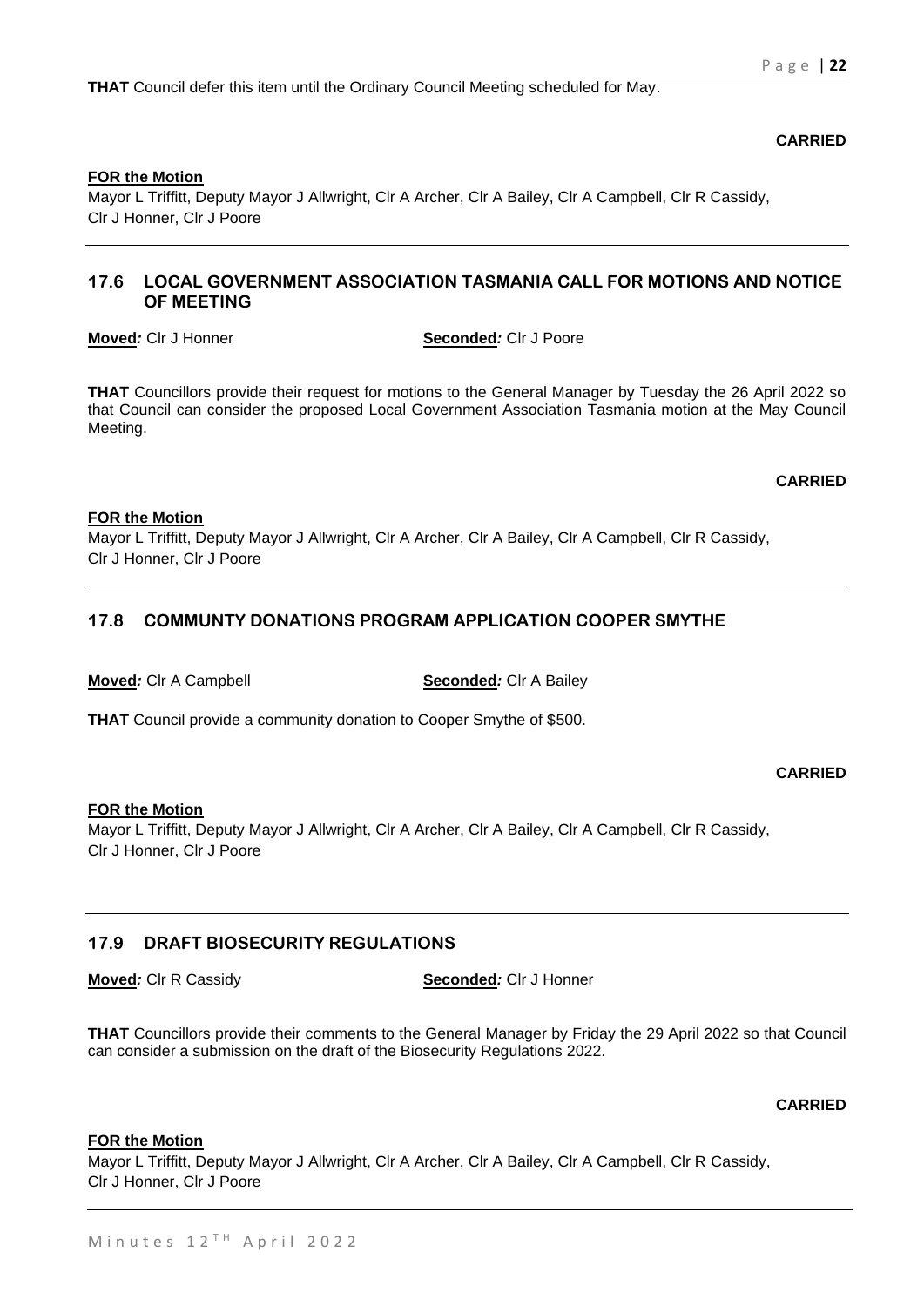## **17.10 GREAT SOUTHERN BIOBLITZ**

## **NOTED**

## **17.11 NOMINATIONS FOR LOCAL GOVERNMENT REPRESENTATIVES TO THE STATE FIRE COMMISSION**

**NOTED**

## **17.12 POLICY NO 2016- 43 PAYMENT OF COUNCILLORS EXPENSES AND PROVISION OF FACILITIES POLICY**

**Moved***:* Clr R Cassidy **Seconded***:* Clr A Archer

THAT Council review Policy No 2016-43 in line with LGAT recommendations.

## **CARRIED6/2**

**FOR the Motion** Mayor L Triffitt, , Clr A Archer, Clr A Bailey, Clr R Cassidy, Clr J Honner, Clr J Poore **AGAINST the Motion** Deputy Mayor J Allwright, Clr A Campbell,

## **17.13 GAMBLING HARM MINIMISATION TECHNOLOGIES**

**Moved**: CIr J Honner **Seconded**: CIr A Campbell

**THAT** Councillors provide their comments to the questions on implementing these specific harm minimisation technologies in Tasmanian casinos, hotels and clubs to the General Manager by Friday the 29 April 2022 so that Council can consider a submission to the Tasmanian Liquor and Gaming Commission.

### **CARRIED**

### **FOR the Motion**

Mayor L Triffitt, Deputy Mayor J Allwright, Clr A Archer, Clr A Bailey, Clr A Campbell, Clr R Cassidy, Clr J Honner, Clr J Poore

## **17.14 POLICE OFFENCES AMENDMENT BILL**

**:**

**Moved**: CIr J Honner **Seconded**: CIr A Bailey

**THAT** Councillors provide their comments to the Acting General Manager by Thursday 14 April 2022 so that Council can consider a submission on the draft Police Offences Amendment Bill 2022.

**CARRIED**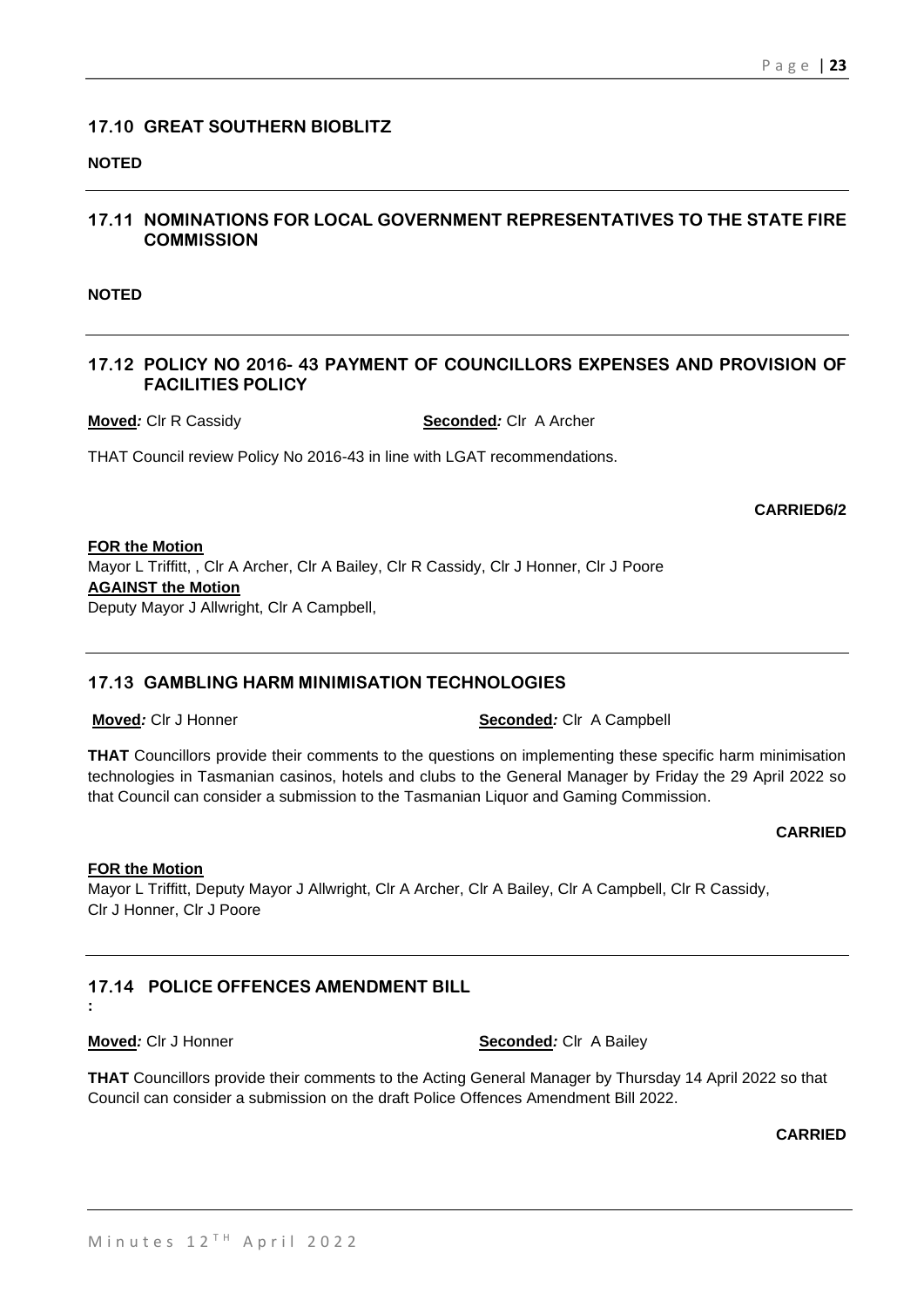**CARRIED**

## **FOR the Motion**

Mayor L Triffitt, Deputy Mayor J Allwright, Clr A Archer, Clr A Bailey, Clr A Campbell, Clr R Cassidy, Clr J Honner, Clr J Poore

## **18.0 SUPPLEMENTARY AGENDA ITEMS**

**Moved***:* Clr J Poore **Seconded***:* Clr J Honner

**THAT** Council consider the matters on the Supplementary Agenda.

### **FOR the Motion**

Mayor L Triffitt, Deputy Mayor J Allwright, Clr A Archer, Clr A Bailey, Clr A Campbell, Clr R Cassidy, Clr J Honner, Clr J Poore

## **18.1 TASMANIAN COMMUNITY SPORT AND ACTIVE RECREATION INFRASTRUCTURE STRATEGY**

**Moved**: Cir J Honner **Seconded**: Cir J Poore

**THAT** Councillors provide their comments on the Draft Tasmanian Community Sport and Active Recreation Infrastructure Strategy to the Acting General Manager by Wednesday the 20 April 2022 so that Council can consider a submission to the Department of Communities Tasmania.

### **CARRIED**

## **FOR the Motion**

Mayor L Triffitt, Deputy Mayor J Allwright, Clr A Archer, Clr A Bailey, Clr A Campbell, Clr R Cassidy, Clr J Honner, Clr J Poore

## **18.2 NOMINATIONS FOR THE WASTE AND RESOURCE RECOVERY BOARD**

## **NOTED**

## **18.3 AUTOMATIC MUTUAL RECOGNITION SCHEME FOR OCCUPATIONAL LICENSING**

**Moved***:* Clr J Poore **Seconded***:* Clr J Honner

**THAT** Councillors provide their comments on the Occupational licensing (Automatic Mutual Recognition Consequential Amendments) Bill 2022 to the Acting General Manager by Wednesday the 20 April 2022 so that Council can consider a submission to the Department of Justice.